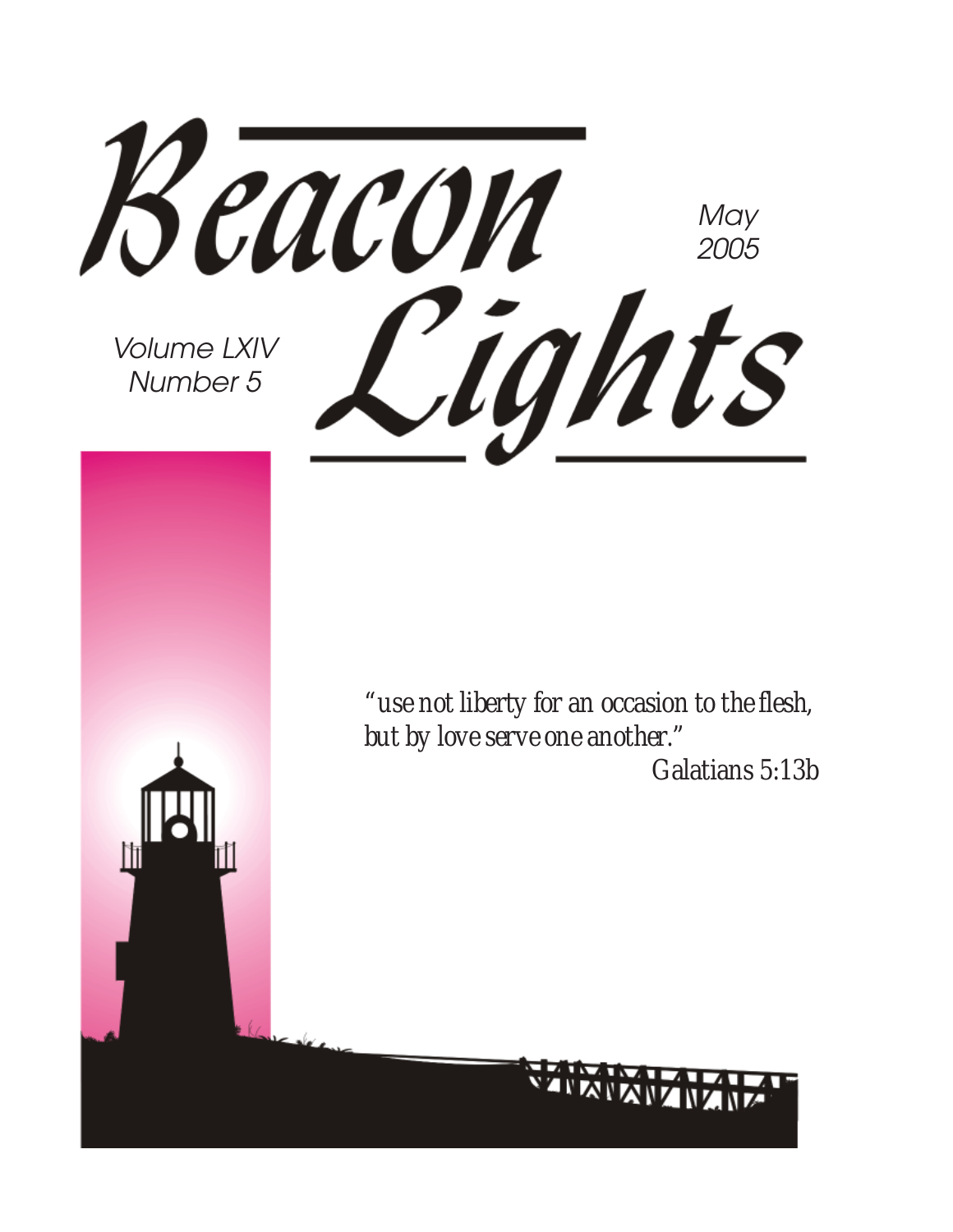#### **BEACON LIGHTS**

EDITOR John Huizenga

ASSOCIATE EDITOR Aaron Cleveland

SECRETARY Kim Doezema

CONTENTS COMMITTEE John Huizenga Tom Cammenga Trevor Kalsbeek Kris Moelker Randy Vaalburg

EXECUTIVE FEDERATION BOARD Matt Overway (President) Daniel Holstege (Vice-President) Sara Huizinga (Secretary) Jeffrey Van Uffelen (Treasurer) Sarah Koole (Librarian) Rachel Nagelkerke (Vice-Secretary) Eric Gritters (Vice-Treasurer) Greg Van Overloop (Youth Coordinator) Rev. Ronald Van Overloop (Spiritual Advisor) Rev. Rodney Kleyn (Spiritual Advisor)

PROMOTION COMMITTEE Kim Doezema Rachel Joostens

PRODUCTION COMMITTEE Aaron Cleveland

BUSINESS OFFICE Beacon Lights P.O. Box 144 Randolph, WI 53956 Phone: (920) 326-6186 Email: huizenga@powercom.net

BEACON LIGHTS ON TAPE A free service to the legally blind. Contact Sam Copple 659 Lincoln Ave. NW Grand Rapids, MI 49504 Phone: (616) 774-4132 Email: SamCopple@email.msn.com

CHURCH NEWS ANNOUNCEMENTS Melinda Bleyenberg Email: darylmel@altelco.net.

BOOK SALES Becky Kalsbeek

TYPESETTER Robert Vermeer

PRINTER James Huizinga

MAILERS Bill & Fran Leep

Beacon Lights is published monthly by the

### **Table of Contents**

**EDITORIAL** 

| 3              | Mega-churches: A Manifestation of the Spirit of the<br>Age (1)                                                       |
|----------------|----------------------------------------------------------------------------------------------------------------------|
| 5              | <b>FRUITFUL BRANCHES</b><br><b>Forgiving Seventy Times Seven</b>                                                     |
| $\overline{7}$ | <b>STORY TIME</b><br><b>Writing Contest Sampler</b>                                                                  |
| 10             | <b>CHURCH HISTORY</b><br>George M. Ophoff (21): Professor of Church History                                          |
| 12             | <b>GEM OF THE MONTH</b><br><b>Death</b>                                                                              |
| 13             | DEVOTIONAL<br><b>Watching Daily At My Gates</b>                                                                      |
| 19             | <b>FROM THE PASTOR'S STUDY</b><br>Unbreakable Scripture (2)                                                          |
| 20<br>22       | <b>MINDING MISSIONS</b><br>Observing the White Horse in Beijing, China<br>A Day with Dad-Our Eastern Home Missionary |
| 23             | MEMOIR OF REV. C. HANKO<br><b>Chapter 1: Herman and Jantje</b>                                                       |
| 26             | <b>Church News</b>                                                                                                   |
| 27             | LITTLE LIGHTS<br>The Ploughboy (3)                                                                                   |
|                |                                                                                                                      |
|                |                                                                                                                      |
|                |                                                                                                                      |
|                |                                                                                                                      |

Federation of Protestant Reformed Young People's Societies. Subscription price is \$10.00. Please send all correspondence, address changes, subscriptions, and article submissions to the business office.

#### EDITORIAL POLICY

The articles of Beacon Lights do not necessarily indicate the viewpoint of the Editorial Staff. Every author is solely responsible for the contents of his own article.

The Beacon Lights encourages its readers to contact the business office with any questions or comments. Letters may be edited for printing. We will not publish anonymous letters, but will withhold names upon request.

If any material of Beacon Lights is reprinted by another periodical, we will appreciate your giving the source and forwarding the printed periodical to the business office.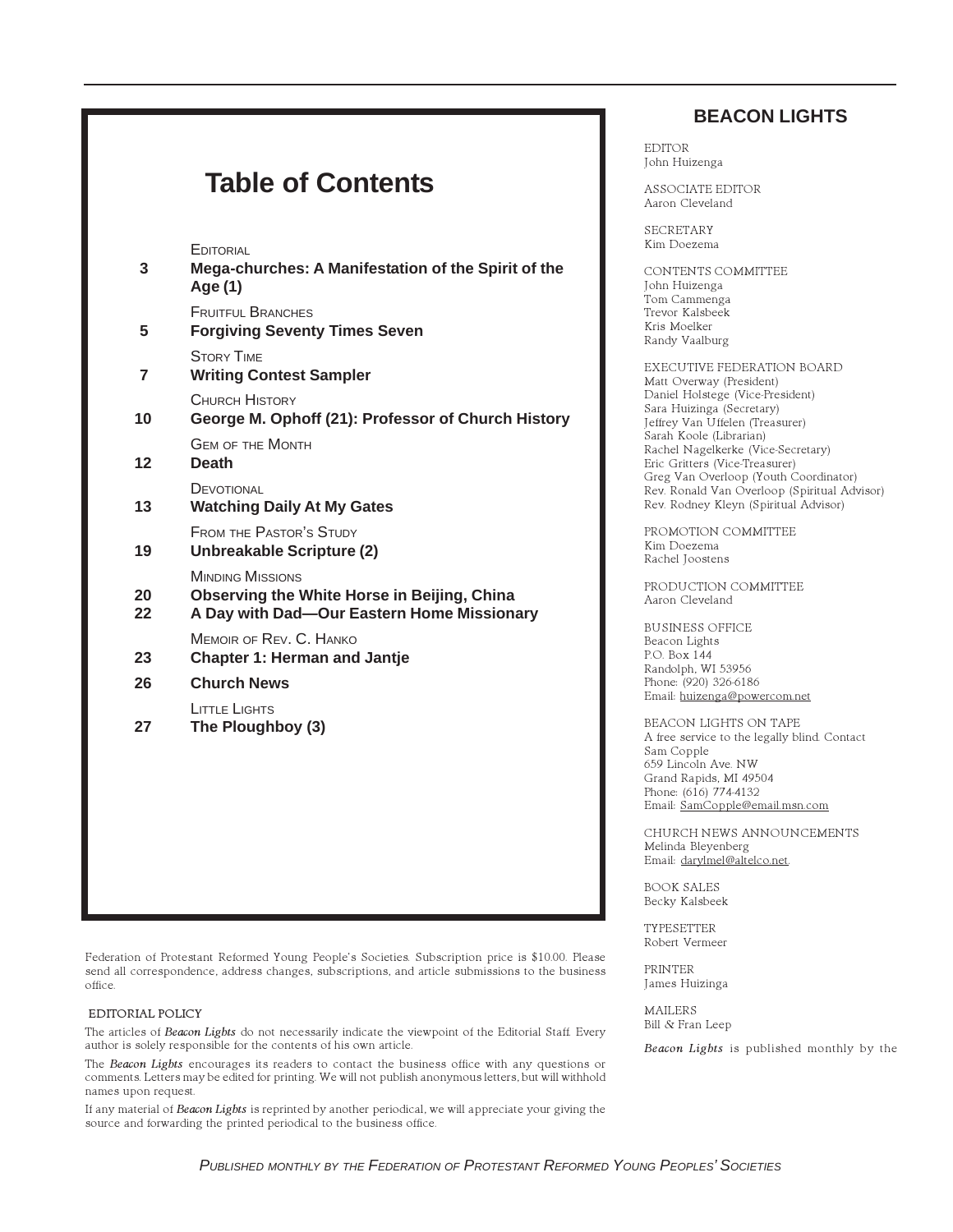**Editorial** 

# Mega-churches: A Manifestation of the Spirit of the Age (1)

by Aaron J. Cleveland

There was in the February 12, 2005 edition of *The Grand Rapids Press* an interesting article on the<br>front page of the Religion section with the title, "Do Mega-churches Bring Thousands To God.<br>Or Let Worshippers Get Lost front page of the Religion section with the title, "Do Mega-churches Bring Thousands To God, Or Let Worshippers Get Lost In A Crowd?" In the article, three Grand Rapid's area megachurches were referred to, Calvary Church, which draws 6,000 to Sunday morning services, Resurrection Life which draws nearly 8,000, and Mars Hill with an attendance of 10,000. The article pointed out several characteristics of mega-churches in general and showed how Grand Rapid's three largest megachurches exhibited these characteristics to one degree or another. Referred to in the article was a study on mega-churches done by the Hartford Institute for Religion Research.

A look at the study reveals much about the recent explosion in growth of mega-churches across America. In 1970, there were about 10 mega-churches in America. By 1990, there were 250. By 2003, there were approximately 740.<sup>1</sup> A mega-church is defined as a "congregation with an average weekly worship attendance of 2000 or more."<sup>2</sup> Some narrow the definition by adding non-Catholic congregations, or more accurately non-Roman Catholic, with weekly attendance of 2000 or more. Notice the definition's use of the word "attendance" and not "membership." This distinction is important as we will see later. While many of the mega-church congregations have existed for nearly 50 years, most of the "tremendous" growth has taken place in the past 25 years."3

The study reveals many interesting things about the worship services of those churches that participated in the study. Among the nondenominational churches in the study, "75-80 percent" of them use "electronic keyboards and guitars, and drums" in their worship. "Forty-three percent include recorded music in the service" and "22 percent report they use dance or drama always or quite often" in their worship services. As to the elements of the worship services, the study reports that "worship always or often includes:"

- Sermons (100%)
- Organ and/or piano music (92%)
- String or wind instruments (79%)
- Time for people to greet each other  $(93%)$
- Altar call for salvation (60%)
- Prayers for healing  $(45%)$
- Speaking in tongues (17%)

While 67 percent of the churches in the study belong to a denomination, "only 37 percent thought the statement 'Our congregation clearly expresses its denominational (or nondenominational stance) heritage' described them very or quite well."4 The study also points out that these churches are more likely to participate in joint worship services and social outreach with churches outside of their denomination than they are with churches within their own denomination. More than 10 percent of them report holding joint worship services and conducting social outreach with, as the study terms, "other faith traditions."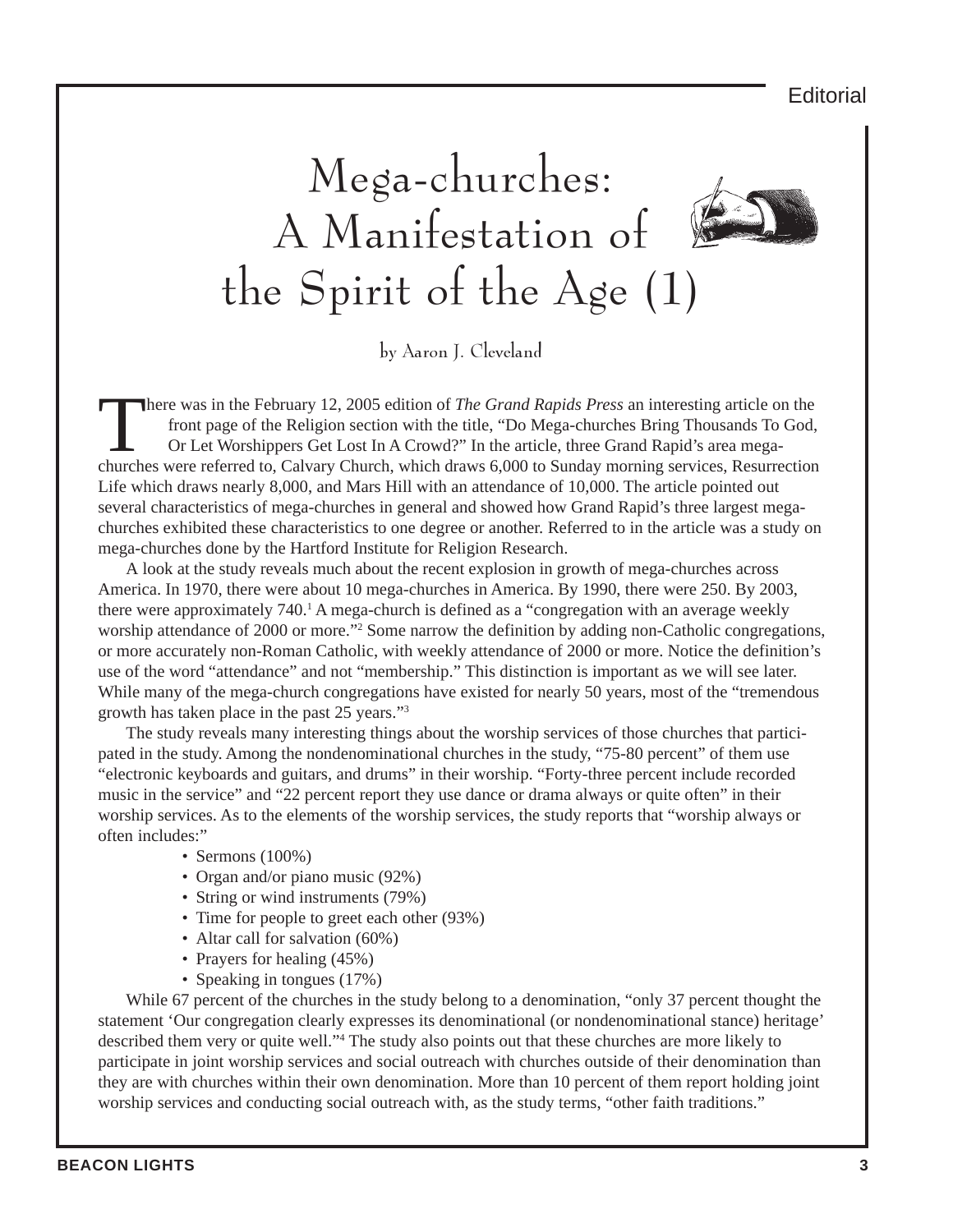It is important to remember when analyzing mega-churches as a group that we do not apply to individual churches characteristics which belong to the group as a whole. Individual mega-churches vary greatly. While some churches in the group may resemble the group as a whole, others may be quite different and not really fit the pattern for what a mega-church generally looks like. This rule will guide us in the rest of our analysis.

Having looked at some of the facts about mega-churches in general, let us look at some of the traits, which, to one degree or another, characterize mega-churches.

There are seven characteristics of mega-churches as a group which we will notice, some of them overlapping each other. These traits relate to mega-church 1) theology, 2) style of worship, 3) organization, 4) leadership, 5) membership, 6) outreach and evangelism, and 7) vision and purpose. As we look at each one of these items, we will evaluate them in the light of God's Word and our Reformed Creeds, particularly the Belgic Confession.

The first characteristic of mega-churches is the lack of a clearly defined system of doctrine. Many mega-churches advertise themselves as such. Bill Hybels, pastor of Willow Creek Community Church near Chicago, founded his church upon what people wanted in a church. In 1975, he, his wife, and others surveyed the neighborhood to see what people would like church to be. The answers he received— "shorter and more practical sermons, upbeat music, use of the contemporary arts and lots of classes on how to live the Christian life."<sup>5</sup> Today, more than 17,000 worshippers a week pack Willow Creek to hear "practical sermons" on how to live the Christian life.

While it may be the case that a church has an official "Statement of Faith," it is also true that a document like this is meaningless unless its contents are consistently taught to the congregation and violations of it by members disciplined. In his analysis of mega-church members' beliefs, Dr. Scott Thumma writes,

These congregations and their ministries exhibit considerable pluralism. Although the official theology espoused may be orthodox conservative Christianity, a variety of opinions and practices are tolerated in relation to women's roles, sexuality, abortion, and political persuasions. In a cultural climate which emphasizes the self-construction of beliefs and spirituality, tolerance of a diversity of possible alternatives, unified under a common vision, is an asset.6

When one takes the time to examine a few mega-church websites, one is struck by the fact that it can be difficult to find exactly what doctrinal stances the churches take. The typical website is often elaborate, flashy, and loaded with information about church leaders, opportunities, programs, activities, events, and music performed during the worship services. If one finds a "Statement of Faith" or description of "beliefs", it is usually very brief and vague. There is a noticeable effort to push any kind of doctrinal affirmation into the background.

There is a reason for this. Doctrine is not appealing to the natural man. Sound doctrine is offensive. When the goal of a church is numerical growth, which many mega-churches freely admit, then every obstacle to that growth must be removed. The church must become an inviting, non-offensive, and casual place to meet in order to attract as many people as possible from the surrounding neighborhood. There will not be very many repeat visitors if the minister spends a considerable amount of time explaining doctrine, especially if he preaches sound doctrine.

Yet, it is exactly the preaching of the "pure doctrine of the gospel" which is the chief mark and calling of the true church in the world (Article 29, Belgic Confession). It is this kind of preaching which causes the most important kind of growth, spiritual growth among God's people. It is a manifestation of the spirit of the age when churches, leaders and members (attendees) alike, reject sound doctrine and replace it with whatever the man on the street wants to hear. This is exactly what Paul, by the inspiration of the Holy Spirit, wrote to Timothy in II Timothy 4:3, 4, "For the time will come when they will not endure sound doctrine; but after their own lusts shall they heap to themselves teachers, having itching ears; and they shall turn away their ears from the truth, and shall be turned unto fables."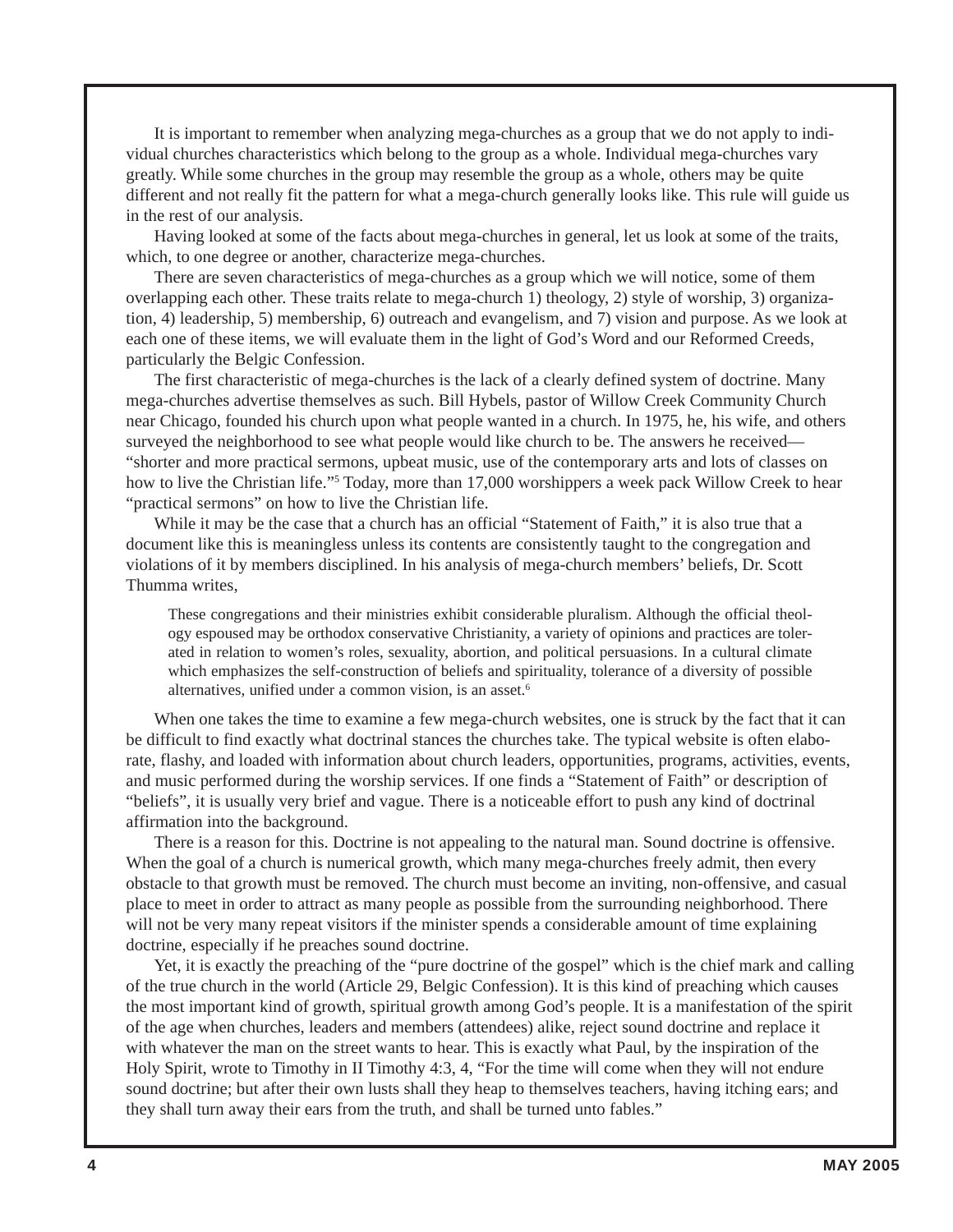Those who attend and become members of churches where sound doctrine is cast aside show that they do not really know what it is to "join" a church. Article 28 of the Belgic Confession, which sets forth the believer's duty "to join himself to the true Church," points out that one of the reasons one joins himself to a church is in order to submit himself to "*the doctrine and discipline thereof*." Jesus Christ is pleased to rule His people in this way. To look for or join a church which willingly rejects God's ordained way of ruling His people is sin.

The second trait of mega-churches which we will examine is their contemporary style of worship. It is a style of worship which flows directly out of their rejection of doctrinal preaching and their emphasis upon being a non-offensive and inviting community. This is where we will begin next time, Lord willing.

#### **Footnotes**

1 Luisa Kroll. (2003, September 17). Megachurches, Megabusinesses. *Forbes.com,* Retrieved March 5, 2005, from http://www.forbes.com/2003/09/17/cz\_lk\_0917megachurch.html.

<sup>2</sup> Scott Thumma, PhD. (2000). Megachurches Today: Summary of the Faith Communities Today material on Megachurches, Hartford Institute For Religion Research. Retrieved February 28, 2005, from Hartford Seminary website: http://hirr.hartsem.edu/org/faith\_megachurches\_FACT summary.html.

3 Megachurches Today.

4 Megachurches Today.

5 Chris Meehan. "Vibrant leader puts old message in new form." *The Grand Rapids Press*, (March 5, 2005), Sec. E, pp. 1, 2.

6 Scott Thumma, PhD. (2000). Exploring the Megachurch Phenomena: their characteristics and cultural context, Hartford Institute for Religion Research. Retrieved February 28, 2005 from the Harford Seminary website: http://hirr.hartsem.edu/bookshelf/thumma\_article2.html.

#### Fruitful Branches

## Forgiving Seventy Times Seven

by Deborah Key

**Countless pages have been written by scholars<br>around the world, who all have opinions about<br>the "ideal" education. Books upon books can be<br>read instructing teachers to recognize and eliminate** around the world, who all have opinions about the "ideal" education. Books upon books can be read instructing teachers to recognize and eliminate prejudice, to teach conflict resolution, and to teach children to become productive members of society. Regardless of the credentials of the authors, there is one thing sadly lacking from such books, and from all modern education: the truth of God's holy word. It's no wonder that young people of the world turn to juvenile delinquency and violence to resolve conflicts. Because of the depravity of the human race, it is vital for the Christian school teacher to emphasize each day that we must love and forgive our neighbor as Christ also loves and forgives us.

It is every Christian teacher's duty to instruct the covenant youth concerning their responsibility towards a brother who has sinned against them. But before this can be done properly, the teacher had better recognize the depravity of both him/herself and the students. The Canons of Dordt, Heads Three and Four, Article Two states, "All men are conceived in sin, and by nature children of wrath, incapable of saving good, prone to evil, dead in sin, and in bondage thereto." The Heidelberg Catechism, Lord's Day 2, Question and Answer 5 also teach

that we are prone by nature to hate God and our neighbor.

❖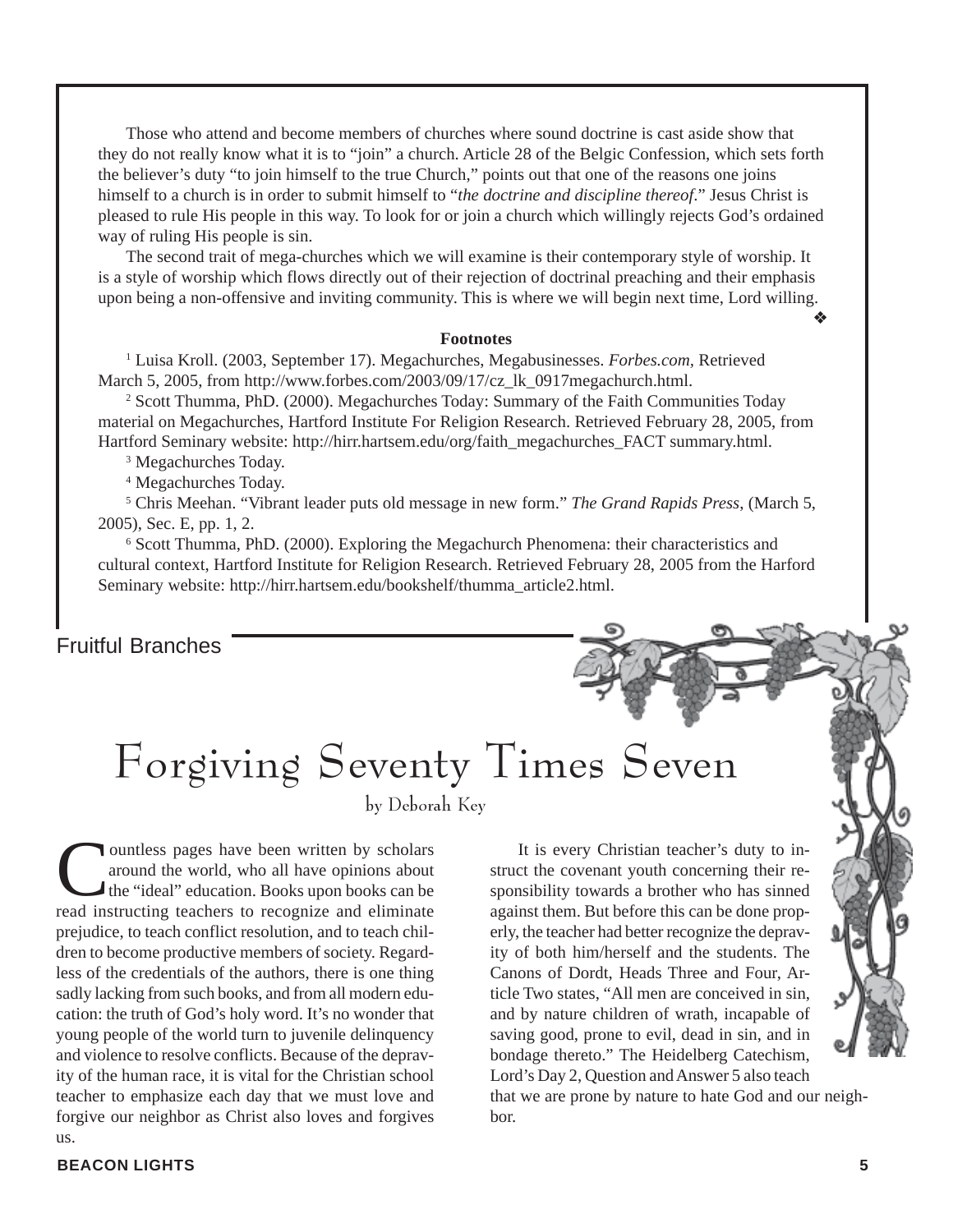In order for true, covenant education to take place, a "child must, in the totality of his nature and in the development of every aspect of his nature, be spiritually nurtured… Sanctified children must be taught and disciplined to be holy" (Engelsma, 68- 69). This means that when a stu-

dent has been sinned against by a fellow student, the godly teacher must teach him or her to respond according to the principles set forth in Scripture.

As I hope to be an elementary teacher, Lord willing, I have thought about this whole issue in regard to teaching young children. Contemplating how I might convey the truth of Scripture when a young student sins against another student, I believe there are three closely related principles to set forth. They are simple enough to be understood and carried out even by young children.

First and foremost is that of forgiveness. The Bible teaches a lot about forgiveness; therefore, we can teach children a lot about forgiveness. God repeatedly forgave Israel for falling into sin. Even the holiest of men, such as David, Solomon, and Paul, had to be forgiven of grievous sins. How much more are we and our children in need of forgiveness each day? In Lord's Day 51, Question and Answer 126, we are taught: "Which is the fifth petition? And forgive us our debts, as we forgive our debtors; that is, be pleased for the sake of Christ's blood, not to impute to us poor sinners our transgressions, nor that depravity which always cleaves to us; even as we feel this evidence of Thy grace in us, that it is *our firm resolution from the heart to forgive our neighbors"* (emphasis mine). Years ago, Rev. Vos wrote an article entitled *Forgive* in the Standard Bearer. In it he stated, "We are at a loss to rightly evaluate our debt. It is endless. So we sing. "Endless is the love of God!"

Because God loves us, He demonstrates that eternal love by washing away all of our sins in the blood of Christ. "The Christian school teacher should be one who always lives in the conscious presence of the Eternal Source of grace and love" (Boerkoel, 475). We, as teachers, must constantly forgive the wrongs of our students, and also teach them to forgive one another. We may not just forgive someone when we feel like it; on the contrary, there is to be no end to our forgiveness, just as there is no limit to God's love and forgiveness. Jesus taught Peter in Matthew 18:22 that the brother is to be

It is every Christian teacher's duty to instruct the covenant youth concerning their responsibility towards a brother who has sinned against them.

forgiven seventy times seven thereby implying that we must forgive over and over, not just a mere 490 times.

The second principle to teach children is that we must not only forgive, but we must forgive from the heart. When a student has been wronged by

another student, Christian teachers ought to teach the children more than just "I'm sorry" and "I forgive you." It is too easy to spit these phrases out just for the satisfaction of our parents and teachers, and not because we really mean them. "If we forgive from the heart, that is, if Divine mercy flows through our heart to our fellowservants that sin against us, we will receive greater mercy" (Vos, 376*).*

Forgiving from the heart entails that the sin is dismissed and not held against the sinner. This is a demonstration of God's love in us; if God held our sins against us, we could have no hope of life eternal. As Hebrews 8:12 teaches, God "will be merciful to [our] unrighteousness. and [our] sins and iniquities will [He] remember no more." Likewise, truly forgiving our neighbor means that we do not hold grudges. We do not refuse to speak to the person for days on end. We do not speak badly of the person or refuse to have contact with them. Only by the grace of God can teachers and students see the mercy of God toward their own sins, and thereby extend mercy to our neighbors.

#### Because we may not hold grudges, we are to go the opposite direction and serve our neighbor.

The third principle that godly teachers need to demonstrate to their students has to do with Christ's command to love our neighbors as ourselves. If a brother has sinned against us and we have forgiven him, we may not just stop at that. No. Because we may not hold grudges, we are to go the opposite direction and serve our neighbor. A wonderful reminder of this is found in Galatians 5:13-14, which states, "…use not liberty for an occasion to the flesh, but by love serve one another. For all the law is fulfilled in one word, even this; Thou shalt love thy neighbor as thyself." Not only must stu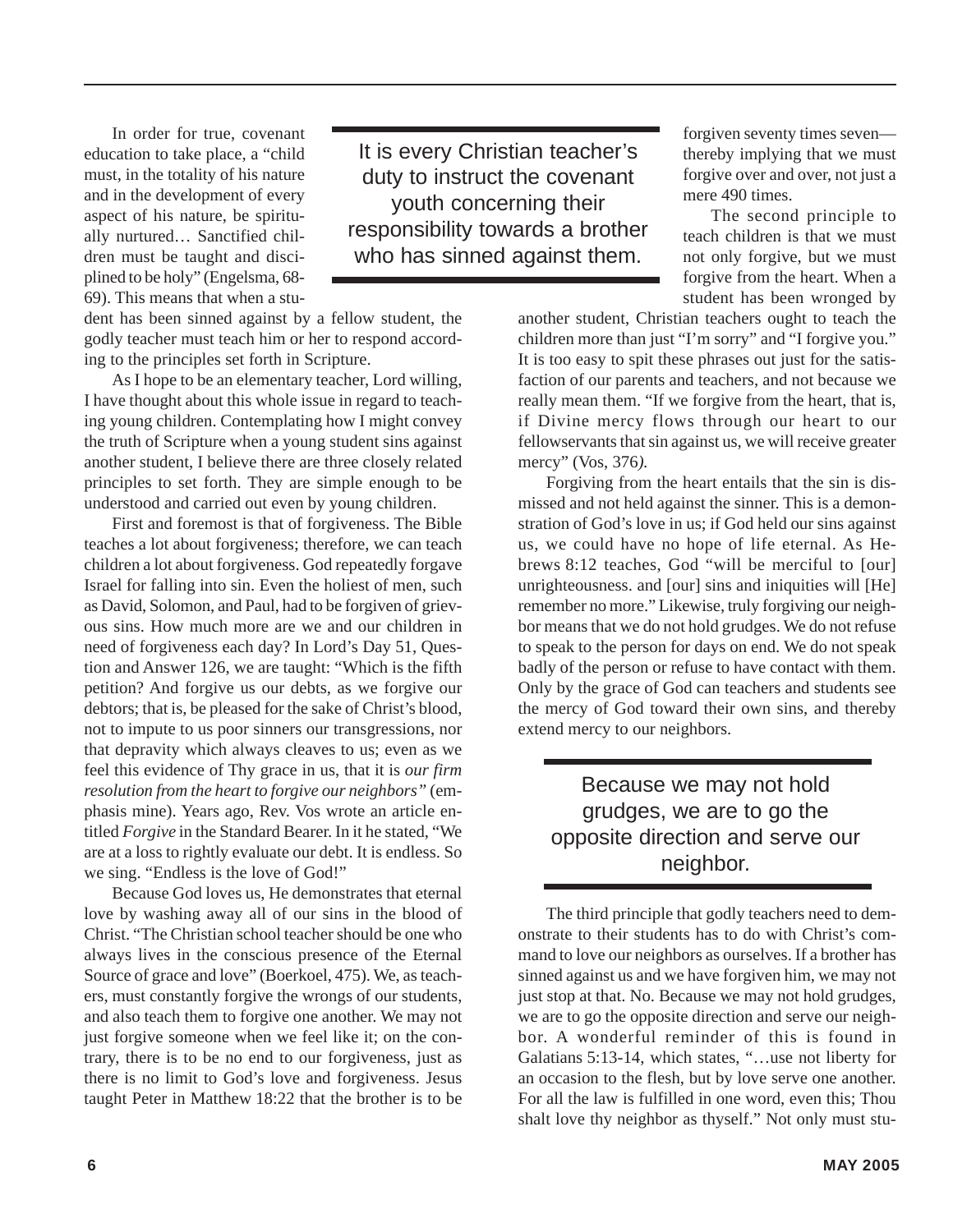dents be taught to forgive from the heart, but also, they need to serve each other—even if this involves actions as simple as sharing a glue stick, answering a question, or holding the door open.

In order to love and serve the neighbor, our covenant children must also learn from early on that they must not go around looking for faults in their neighbor. It is so easy for our human natures to see the shortcomings in others and not ourselves. Rather than running to tattle-tale to the teacher what so-and-so did, even children need to be taught to first look at the beam in their own eye. As Galatians 6:1-3 puts it, "Brethren, if a man be overtaken in a fault, ye which are spiritual, restore such an one in the spirit of meekness; considering thyself, lest thou also be tempted. Bear ye one another's burdens, and so fulfil the law of Christ. For if a man think himself to be something, when he is nothing, he deceiveth himself."

The importance of Christian schools and teachers can not be emphasized enough. As Prof. Engelsma wrote, "The activity of rearing covenant children in the nurture and admonition of Christ is only done by means of Scripture" (Engelsma, 22). Because depravity exists in teachers and students, it is necessary for teachers to rely on God's infallible Word as the only guide for faith and life. This means that when a student of mine has been sinned against by another, I will not just make the offender put his/her head down or write lines. I will teach the children to forgive each other willingly, and from the heart, as God has so willingly forgiven us. I recognize that I myself am weak and sinful; therefore, by daily prayer I will seek God's mercy to carry out His task of instructing the covenant youth. And only in prayer will I rest assured of God's forgiveness when I have not done so properly. ❖

#### **Works Cited**

Boerkoel, A. C. "Christian Discipline." *The Standard Bearer* 12: 471-475.

The Canons of Dordrecht

Engelsma, David. *Reformed Education*. Grandville, MI: Reformed Free Publishing Association, 2000.

The Heidelberg Catechism.

*The Holy Bible*. King James Version. Grand Rapids. MI: Zondervan Publishing House, 1994.

Vos, G. "Forgiven." *The Standard Bearer*, 11: 375-376. *\_\_\_\_\_\_\_\_\_\_\_\_\_\_\_\_\_\_\_\_\_\_\_\_\_\_\_\_\_\_\_\_\_\_\_\_\_\_\_\_\_\_\_\_\_\_\_\_*

*Deborah is a member of Grandville Protestant Reformed Church in Grandville, Michigan. She wrote this essay for the 2004 PRYP Scholarship.*

Story Time

### Writing Contest Sampler

by Lisa Baldwin

*The following is a story that surpasses the 1600 word limit for the contest, but provides a good example of the type of writing we are looking for. Perhaps you tried writing a story earlier and then gave up. Now is a good time to take a fresh look at your work and give it the final touches.*

unfire slaughtered the silence. Smoke swirled in the ocean breeze and the wind drove one lone kamikaze pilot across the water. Drifting through the haze, he fell unseen into the water. After quickly shedding his parachute and heavy flight suit, Tokushima pushed to the surface.

All around him planes smashed into the decks of immense aircraft carriers. As waves of water flooded over the teen, guilt washed over him. "What have I done?" grimaced Tokushima. "I am a failure. I have brought dishonor to my Emperor and I have disgraced my vows. I abandoned my duty. But I just couldn't do it." Toku looked around him, seeing the destruction, knowing he should have been part of it. His thoughts continued. "Especially if Kurimori's god is real. How could I face this god, knowing I killed all those people?"

The cold of the water began to seep into Tokushima's muscles. His legs slowed, causing him to slip further into the water, but his mind raced.

"All my teachers said it was the ultimate honor to die for your country. But in this manner? It doesn't feel like an honor. It feels… wrong. Especially after all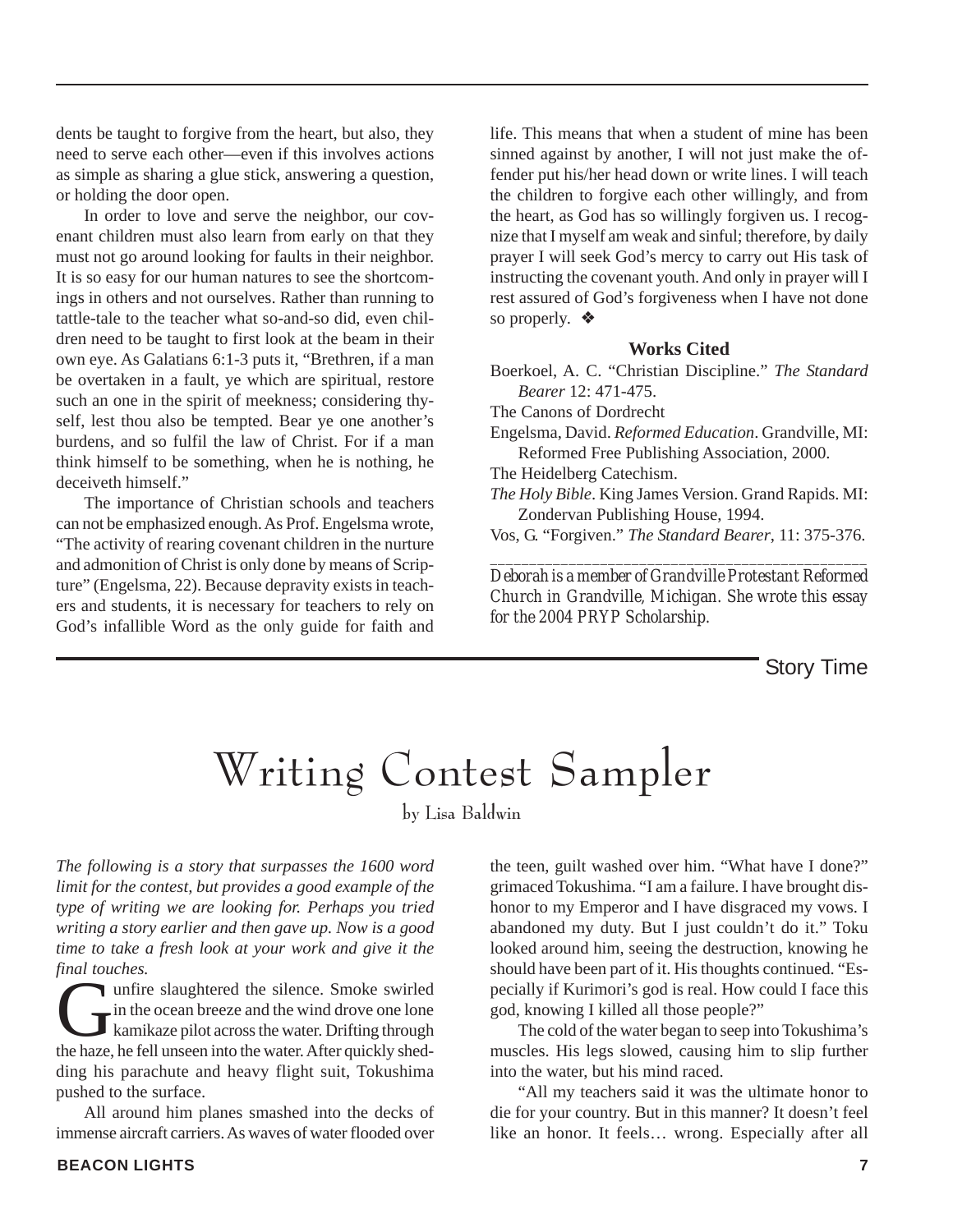Kurimori told me. I never would have thought of those Americans even as *people* if Kurimori hadn't said anything."

Tokushima's doubt turned to scorn and self-derision. "Who am I but an ignorant seventeen year old barely trained kamikaze pilot? All those months training, wasted. And what for? Some god I don't even believe exists."

His brain didn't register the numbness spreading over his entire body. Even when waves pushed him under water momentarily, he took no notice. His mind wasn't there. He was in his home less than a year ago, bursting with ecstasy.

"Okaasan, Okaasan! You are looking at one of the newest fighter pilot trainees! In two weeks, I begin training. Those weak Brits and Americans don't stand a chance now that Tokushima Hoshikama has joined the Imperial Force!"

Toku only saw the look of pride that covered his mother's face. The tears she was working so hard to blink back were left unnoticed as he turned to his older brother.

"Kurimori! Did you hear? Isn't this an amazing day? I, Tokushima Hoshikama will contribute to the greatest fighting force in all of history- the army of Japan!"

Toku didn't even look to see his brother's reaction, but flew out the door to spread the news to all of his friends. He couldn't wait to see their looks of jealousy.

Japanese planes continued to slam into the decks of American ships, but Toku's mind had moved on to another memory, several weeks after his training had started. A memory that had consumed him, until it had become all he could think about.

 "So, Toku, how's school going? What have you learned?"

"Brother, you have no idea what work is. They don't give us a break! From going to flight lessons to regular lessons, to studying about the Emperor! I love it though. I've learned so much."

"That's great! I've missed you though. We haven't talked in forever." Kurimori's expression turned serious as he changed the subject. "Toku, have you thought about what you are getting into?"

A look of confusion entered Toku's eyes, so Kurimori continued. "It sounds like glory now, but each person you kill, is just that, a person. They have a history. They have family at home waiting for them to come back."

"What are you saying? That I shouldn't fight for my country? That I should just let the Americans run us over?"

"No, that's not it at all. I just don't want the glory to blind you to reality. Never kill simply for the sheer joy of killing."

"All I do is for the glory of the Emperor. Those Americans deserve what they get. Who do they think they are expecting to beat the most powerful empire in the world? With the most powerful Emperor? They must be crazy." Toku looked at his brother with disdain, and started to leave the room. Kurimori's voice stopped him.

"Just remember what I said. And I have something else I'd like to talk to you about. Something even more important."

Toku turned around and walked back. His eyes warily met Kurimori's, but Kurimori persisted. "A couple of weeks ago, I met this man. What he told me has really changed my life. And I need to tell you about what he told me."

Toku's reluctance to listen to his brother grew. "I haven't seen my friends yet, so could you make it quick?"

Kurimori sighed, but continued. "I don't know where to start. Toku, this man was different from anyone I've met. He told me things I'd never heard before, but he made so much sense. He told me about how I am a filthy sinner."

Toku looked confused, and Kurimori tried to explain. "What I mean is I am wicked. I do things wrong every day. Even my best works are tainted with selfishness and greed and pride."

Toku began to protest, but Kurimori cut him off.

 "I mean, you know better than I do how horrible I can be." At his brother's reluctant grin and nod Kurimori continued. "And I know better than anyone else how terrible my thoughts can be. And for all my wickedness, there is little goodness. And my wickedness deserves death. Eternal punishment. Because I am so horribly wicked."

"Oniichan, big brother, are you okay? Everyone has faults. And you aren't that bad. Besides, even if you were, it wouldn't matter. It's not like anything is going to happen to you, anyways. Who is going to send you to 'eternal punishment?' You are just overdramatic," Toku derided.

"No, Tokushami. It's true. My sins have to be paid for somehow. All my badness deserves punishment. And there is a God that is going to hold me accountable."

"The Emperor?" asked Toku incredulously.

"No, a *real* God. A real God who created the Universe. He came to earth, and was the perfect sacrifice. He gave His life, taking the punishment for my sins. By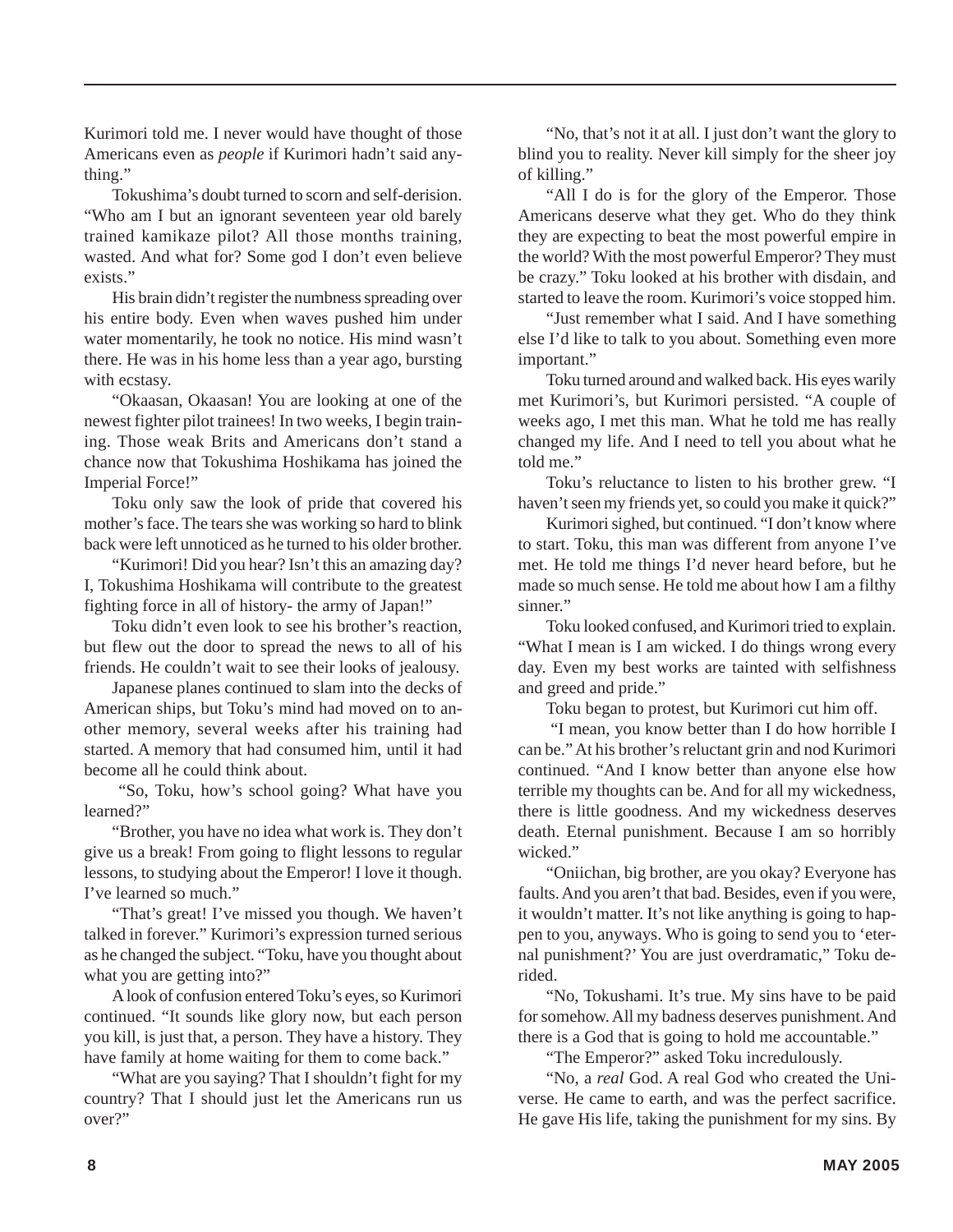living a perfect life and then dying, He paid for my sins. The sins of His people. And if you don't believe in Him…"

"No, no, NO. Do you know the trouble you could get in if certain people heard you say that? You know the Emperor has spies everywhere to find people who undermine his authority."

"Yes, I know, but I am not afraid. I trust in this God. I know with all of my heart He is real. And I know that He has saved me. And now I am doing my best to live a life glorifying Him."

"The Emperor is god. We must obey the Emperor. All glory to the Emperor," Tokushami dully recited, his eyes glassing over as he spoke. "We must do anything for the Emperor. He is our god. We must obey him."

Kurimori stared at him and whispered, "What are they teaching you?"

Toku was shaken out of his trance. "I love you, but I know you are wrong. The Emperor is god. If you must believe in your god, don't talk about him where anyone can hear you. It's too dangerous. I have to go. I can't hear you talk like this."

Toku left to go visit his friends, but he couldn't get the conversation with his brother out of his head. What if Kurimori was right? What if there was a god who held him accountable for what he did? Could he stand before this god?

Tokushima grew numb to the cold, and he did not realize that the water around him was pulling him down. He was still thinking, reliving another recent memory.

During Tokushima's last visit home before his mission, he had one more conversation with Kurimori.

"Toku, before you go, I have to tell you something." Toku looked suspiciously at his brother. During every other visit home Kurimori had squeezed in more about Christ and the Scripture, and Tokushima was tired of hearing about it. "I should have done this weeks ago. I'm sorry. I've been a horrible brother. I don't think I

#### 123456789012345678901234567890121234567890123456789012345678901212345678901234567890123456789012123 123456789012345678901234567890121234567890123456789012345678901212345678901234567890123456789012123 Short Story Writing Contest 1 3 123456789012345678901234567890121234567890123456789012345678901212345678901234567890123456789012123 Hall Eight Prizes Beginning with 6th Grade

1 3  $1311$ 

123456789012345678901234567890121234567890123456789012345678901212345678901234567890123456789012123 123456789012345678901234567890121234567890123456789012345678901212345678901234567890123456789012123 123456789012345678901234567890121234567890123456789012345678901212345678901234567890123456789012123

prose. *Beacon Lights* is offering a writing contest that has been designed to work<br>your school writing instruction. Many of the teachers were introduced to some g<br>writing at this last teacher's convention, and have is som stories. A total of eight \$10 prizes will be awarded: one prize for each grade level ( $6<sup>th</sup>$  through  $12<sup>th</sup>$ )  $1/12$  **1** the theory of the sector of the students and anyone else who is willing to vield their pen to some 123456789012345678901234567890121234567890123456789012345678901212345678901234567890123456789012123  $1/2$  **1 3** arose *Reacon Lights* is offering a writing contest that has been designed to work with  $\frac{1}{4}$ 123456789012345678901234567890121234567890123456789012345678901212345678901234567890123456789012123  $\mathbb{Z}$   $\blacksquare$  your school writing instruction. Many of the teachers were introduced to some good strate- $\mathbb{Z}/\mathbb{Z}$  gies for writing stories at the last teacher's convention, and here is some incentive for prize-winning  $\mathbb{Z}/\mathbb{Z}$ 123456789012345678901234567890121234567890123456789012345678901212345678901234567890123456789012123  $\mathbb{Z}/\mathbb{Z}$  and one for post high school entries. The prize winning entries may also be published in *Beacon*  $\mathbb{Z}/\mathbb{Z}$  $\mathcal{U}/Lights$  as well as the second and third place winners. Please contact the business office of *Beacon*  $\mathcal{U}/\mathcal{L}$ ights for information regarding material for writing stories that was presented at the teacher's con-123456789012345678901234567890121234567890123456789012345678901212345678901234567890123456789012123 123456789012345678901234567890121234567890123456789012345678901212345678901234567890123456789012123  $133$ ttention teachers, students, and anyone else who is willing to yield their pen to some<br>prose. *Beacon Lights* is offering a writing contest that has been designed to work w<br>your school writing instruction. Many of the teac prose. *Beacon Lights* is offering a writing contest that has been designed to work with vention.

**Example 15** For this contest, we are looking for short stories having a distinctly Reformed perspective. Entries  $\oslash$  $133$  $\mathbb{Z}/\mathbb{Z}$  will not be considered for the contest unless they are between 800 and 1600 words, typed, double- $\mathcal{U}$  spaced and postmarked by June 1, 2005. All entries must have the author's name on the first page  $\mathcal{U}$ 1 3  $\mathbb{Z}/\mathbb{Z}$  along with the word count. The entries will be judged according to the following guidelines: original-  $\mathbb{Z}/\mathbb{Z}$ 123456789012345678901234567890121234567890123456789012345678901212345678901234567890123456789012123  $\mathcal{U}$  ity, believable plot, character development, appropriate setting, and resolution of the problem.

We look forward to receiving your entry. Please mail it to the business office of *Beacon Lights* no  $\mathbb{Z}$  $\mathbb{Z}/\mathbb{Z}$  later than June 1, 2005. Please follow the guidelines carefully! Start early and plan on doing lots of  $\mathbb{Z}/\mathbb{Z}$ 123456789012345678901234567890121234567890123456789012345678901212345678901234567890123456789012123  $\mathbb{Z}$  revisions to polish it and hone it down to the required length. Keep in mind that a typical double  $\mathbb{Z}$ 123456789012345678901234567890121234567890123456789012345678901212345678901234567890123456789012123  $\mathcal{W}$  spaced page contains about 200 words and your word processor probably has a word count feature.  $\mathcal{W}$ 

 $13111$ 123456789012345678901234567890121234567890123456789012345678901212345678901234567890123456789012123 123456789012345678901234567890121234567890123456789012345678901212345678901234567890123456789012123 123456789012345678901234567890121234567890123456789012345678901212345678901234567890123456789012123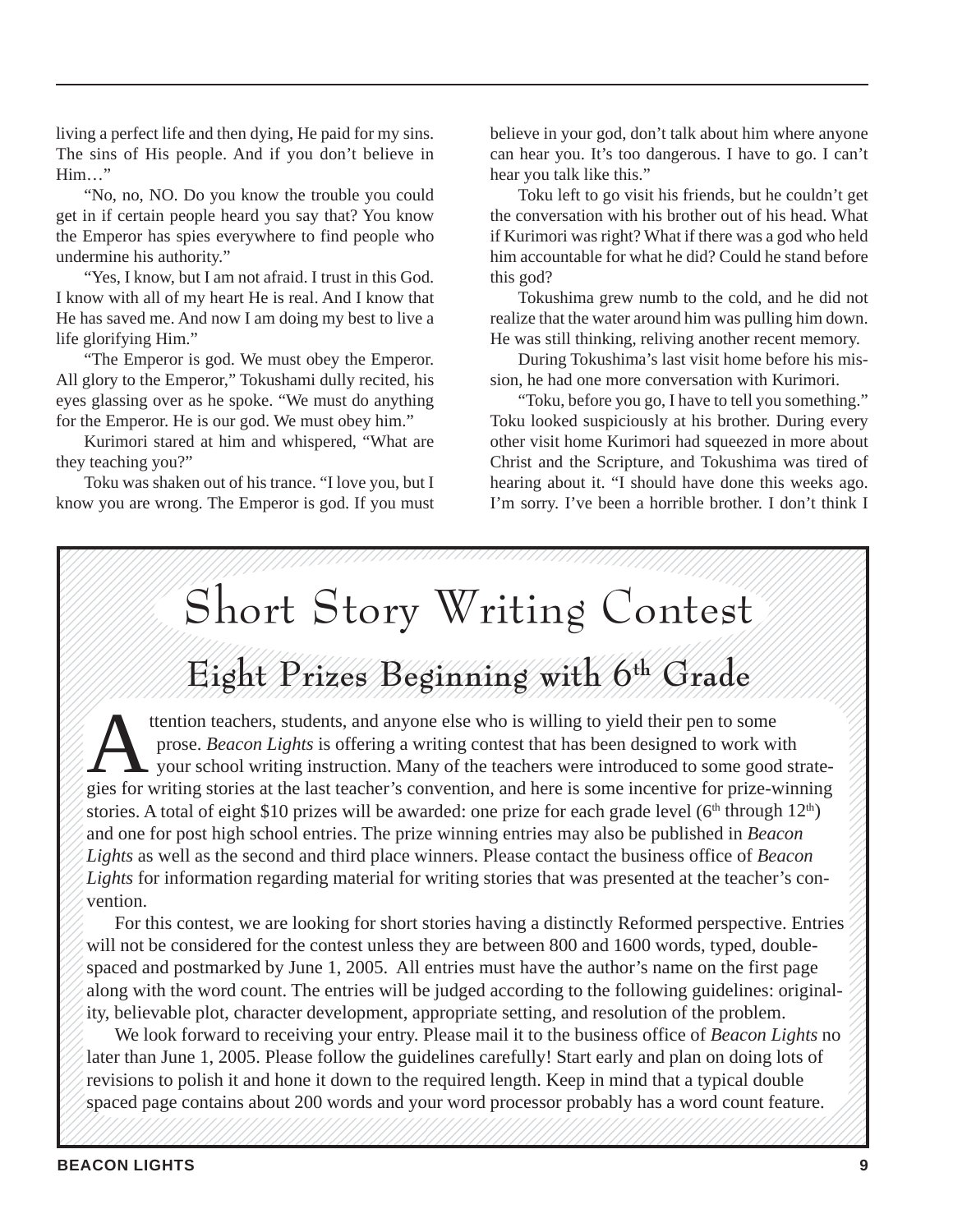ever encouraged you. I knew how much you looked up to me, but I just tore you down. So, I'm sorry."

Tokushima was dumbstruck. His brother apologizing to him? He was about to tell Kurimori not to worry about it, but Kurimori continued. "I know you have gotten tired of listening about God. And after this, I'll stop talking about Him. But I can't let you go to the war and not say this. God is with you. Always. Talk to Him, Toku. He is always listening."

"I'll be fine. And there is no need to apologize. I'll miss you Kurimori," Toku replied while putting up a strong mask. None of his emotions showed.

"What if I never see Kurimori again," he thought. "With my training, I might die." Toku felt his guard slipping as he hugged his older brother. Tokushima felt a teardrop on his face and looked up to see Kurimori crying.

"He never used to show me he loved me. He used to be so impatient. Now, he rarely gets angry. Why has he changed?" Toku wondered. As soon as the thought entered his mind, he knew the answer. "That must be some god to actually change Kurimori."

As Tokushima's mind was drawn back to the present, he became aware of the struggle to stay above the water. His energy was running low, but that was not what controlled his thoughts. Conversations with Kurimori ran through his mind. "Never kill for the pure joy of killing… Each person you kill, is just that, a person... God is with you. Always. Talk to Him, Toku. He is always listening."

It was that last sentence of encouragement that drove Toku to pray to the God of his brother. The God he wanted to be his God. Completely unaware of the burning and sinking ships around him, he began to cry.

"I don't know how I know You are out there. But I do. And I know that I don't deserve a thing other than death. But I also know, that You have promised that if any seek You, they shall find You. So, God, I am seeking."

A wave washed over Tokushima and for several seconds he struggled to reach the surface again. He only managed to push himself part of the way up, but he continued praying without realizing that he was sinking further into the water. "I believe that You came to Earth. I know that You died, not only for Kurimori, but also for me. I don't know how bad I really am, but I do know that I am horribly wicked. And if I don't believe in You, I will spend eternity in punishment."

As Toku poured his heart out to God, he was oblivious to the cold wrapping around him. His legs were barely moving, barely keeping him above the water level. Waves splashed over him, but as he sank deeper into the water, he also sank deeper into his prayer.

"God, I am just so thankful that you have drawn me to You. Even now. It was Your hand that guided me to get out of my plane. It was You that gave me the strength to resist the power of the Emperor."

"God, I just can't wait to be with You. But please let Kurimori know somehow that I found You. Or rather, that You found me. God, I am coming." ❖

#### Church History

George M. Ophoff (21) Professor of Church History

by Prof. Herman Hanko

In our last article, we wrote about the work which<br>Rev. Ophoff did in the field of Poimenics, or, as it is<br>sometimes called: Pastoring the Flock of Christ. We<br>quoted briefly from his notes which he had prepared for n our last article, we wrote about the work which Rev. Ophoff did in the field of Poimenics, or, as it is sometimes called: Pastoring the Flock of Christ. We his students. You will recall that our purpose in this was to demonstrate to our readers, not only the fact that the

professors in the seminary did a vast amount of work in teaching a large number of different subjects, but that they did original work in these fields. Even though they had to spread their labors over many different areas of study, they nevertheless became competent in these areas and prepared material of abiding value.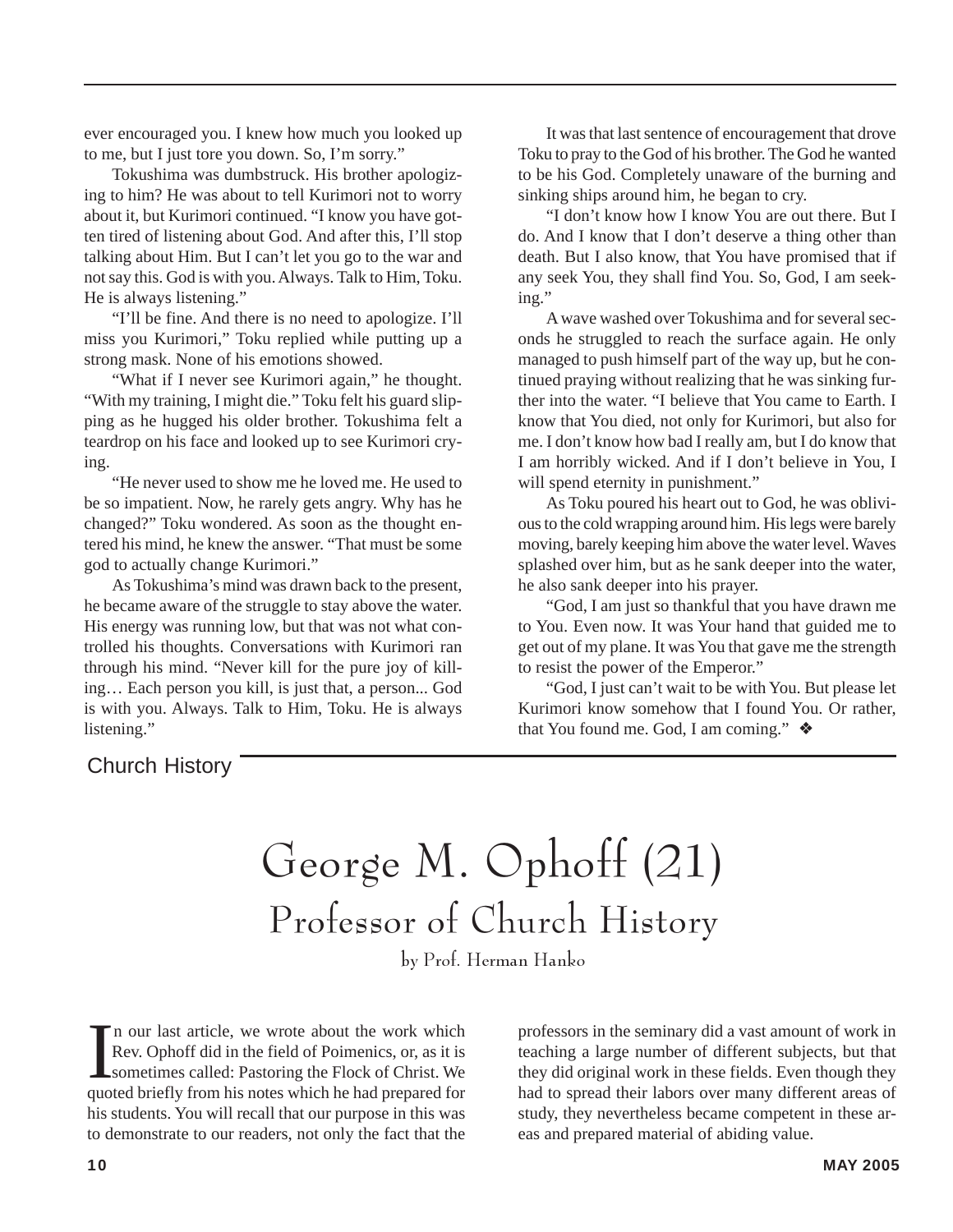In this article, I want to make some quotes from an article in the *Standard Bearer* which has to do with Church History, and, more particularly, with the history of the Reformation. Rev. Ophoff did a tremendous amount of work in this field and, in fact, wrote three complete syllabuses: one each on Ancient Church History, Medieval Church History and Modern Church History. He also wrote extensively in the *Standard Bearer* on various aspects of the history of the church of Christ. He was thoroughly acquainted with his field, had read widely in it, and was competent to teach the courses.

But the reason why I am quoting from this particular article is not, in the first place, to demonstrate Rev. Ophoff's competence. The reason is somewhat different and, I think, more important. When Rev. Hoeksema and Rev. Ophoff took a stand against the heresy of common grace, they were aware of the fact that the heresy of common grace was not a matter of one or two isolated doctrines of Scripture which were in dispute; but they knew that this heresy was a principle departure from the truth which would have its effects not only upon the whole body of the truth, but also upon the entire field of learning and life. They could see the implications of this heresy in the whole of what we may call a man's "worldand-life view." When they took a stand for sovereign and particular grace, therefore, they saw also that this had implications for the whole of human endeavor and, more narrowly, for all the subjects taught in the theological curriculum in the seminary. They took it upon themselves to develop ideas in all the areas of learning which they had to teach, and show how the truth of sovereign and particular grace affected every subject.

The whole subject of the Reformation is a case in point. Though I have read many books on the relationship between the Reformation and the Renaissance, I have yet to find a book which deals properly with the relationship between these two movements which ran side by side in the fifteenth and sixteenth centuries. Most, if not all, take the position that the two movements were essentially one, although differing in their unique emphases. The Renaissance was an intellectually awakening which freed Europe from the intellectual tyranny of the Dark Ages brought on by the Roman Catholic Church. The Renaissance itself was the intellectual side of the movement, while the Reformation was the ecclesiastical side of the same movement.

This is fundamentally the position of those who teach common grace. The revival of learning which swept Europe was brought about by a discovery of Greek and

Roman culture and learning in literature, art and architecture. The Reformation was the deliverance of the church of Jesus Christ from the tyranny of Rome and the return of the church to the truth of Scripture. It was led by Martin Luther, John Calvin and the rest of the reformers. Common grace takes the position that because the unregenerate are able to do good, the Renaissance produced much which was basically identical with the Reformation: one movement, two aspects to it.

One of the most lasting truths which I learned from Rev. Ophoff's Church History classes was that this is not the truth. He saw clearly the need to point out the truth of the matter from the viewpoint of sovereign and particular grace. The differences between the Reformation and the Renaissance, therefore, are due to and rooted in the antithesis, a doctrine destroyed by common grace. Here follow the excerpts of what he wrote on this matter in Vol. xviii, pp. 130-132, in which the antithesis comes out clearly.

The Reformation was a movement that exalted the Bible as the sole infallible source of doctrine. According to the literal meaning of the word, the Renaissance was a re-birth. It denoted the new zeal for pagan literature, learning and art, which sprang up in Italy toward the close of the Middle Ages… Of this movement the Reformation was neither a phase nor a product. The two movements…differed…

The subjective principle of the Reformation was the life of regeneration and true faith and love of the men of God by which this movement was represented. The objective principle of the Reformation was the truth as God's believing people possess it in Christ Jesus…

But these certainly were not the principles of the Renaissance…

The subjective principle of the Renaissance was unbelief, hatred of God and His Word, and positively, the love of the world, of the things in it…. Its objective principle was the lie, in particular this lie that the world passeth not away but abideth everlastingly, that this life is all that there is; that therefore the thing to do for man is to make the most of this life by improving it to the best of his abilities and by drinking deeply of its pleasures. And this verily was the theory of knowledge of the Renaissance, namely, that the source and criterion of man's knowledge of man, of God and of all things is man himself—his mind, reason, (rationalism); his feeling experience (mysticism); or his will (moralism), and that therefore the sole rule of life and all conduct is the will of this same man….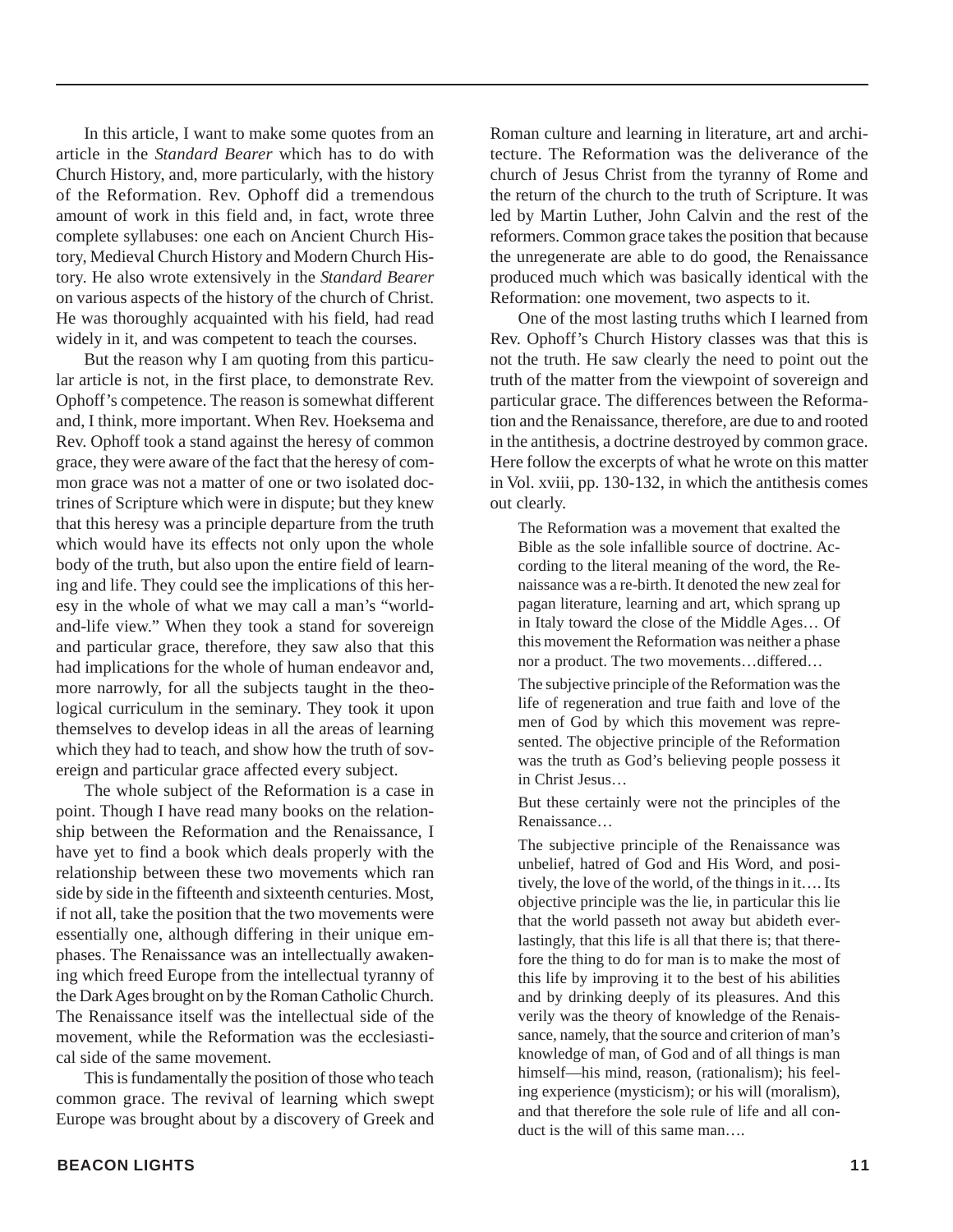Gem of the Month

## Death

 $\mathcal{W}$  hat can we say about the concept "death"?<br>No lower is them were enthurchted: No longer is there energy or thought; Our pilgrimage is ended: come to naught. Yet this is not the end, dear pilgrim friend; It's but the start of new life without end. Death is the passage that leads Christians through From earth to heav'n: blest land beyond the blue.

 $\mathcal{W}$ e grieve to leave our fam'lies and our friends,<br>We have their on earth all things must have their ends. We leave this land of sin and grief and pain And reach true bliss: unutterable gain! For there on heaven's shore we stand and see Our blessed Savior, Who has set us free From sin's dominion. On His face we'll gaze In ecstasy forever, sing His praise!

Thelma Westra

The Reformation, it ought to be plain, was not a product of the Renaissance. Yet the two movements are being identified the one with the other. It can be expected that the Modernist student of history insists that at bottom the two are one and the same. The Modernists deny that there is a people—God's believing people—in whose essence and energy there operates a new and holy principle of life and that there are movements in history of which the only tenable explanation is that they are the function of this sanctified energy, and that the Reformation in distinction from the Renaissance was such a movement….

(Although the Renaissance had as its aim the destruction of tyranny in matters of faith,) it was moved by a hatred of all authority, whether as expressed in the decrees of councils, in the pronouncements of the popes, or in the doctrine of the Scriptures. Thus its aim was to emancipate the mind of man from the reign not merely of tradition and the dogma of

the church but of the Scriptures as well…. Humanism, therefore, was skeptical, rationalistic….

On the other hand, the aim of the Reformation was to emancipate the Scriptures from the reign of tradition and dogma and to subject human reason to the reign of the Scriptures. The Reformation loved the Bible. To the Bible it went back in the original languages….

But if all things work together for good to them that love God, must the stand not be taken that in some ways the Reformation was benefitted by the Renaissance? It was benefited, but only negatively, thus in the same sense that Moses was helped by the pleasures of sin which he encountered at the court of Pharaoh. The sight of these pleasures turned him consciously and intensely against them. No true believer can revel in paganism. ❖

*\_\_\_\_\_\_\_\_\_\_\_\_\_\_\_\_\_\_\_\_\_\_\_\_\_\_\_\_\_\_\_\_\_\_\_\_\_\_\_\_\_\_\_\_\_\_\_\_\_\_ Prof. Hanko is professor emeritus of the Protestant Reformed Seminary.*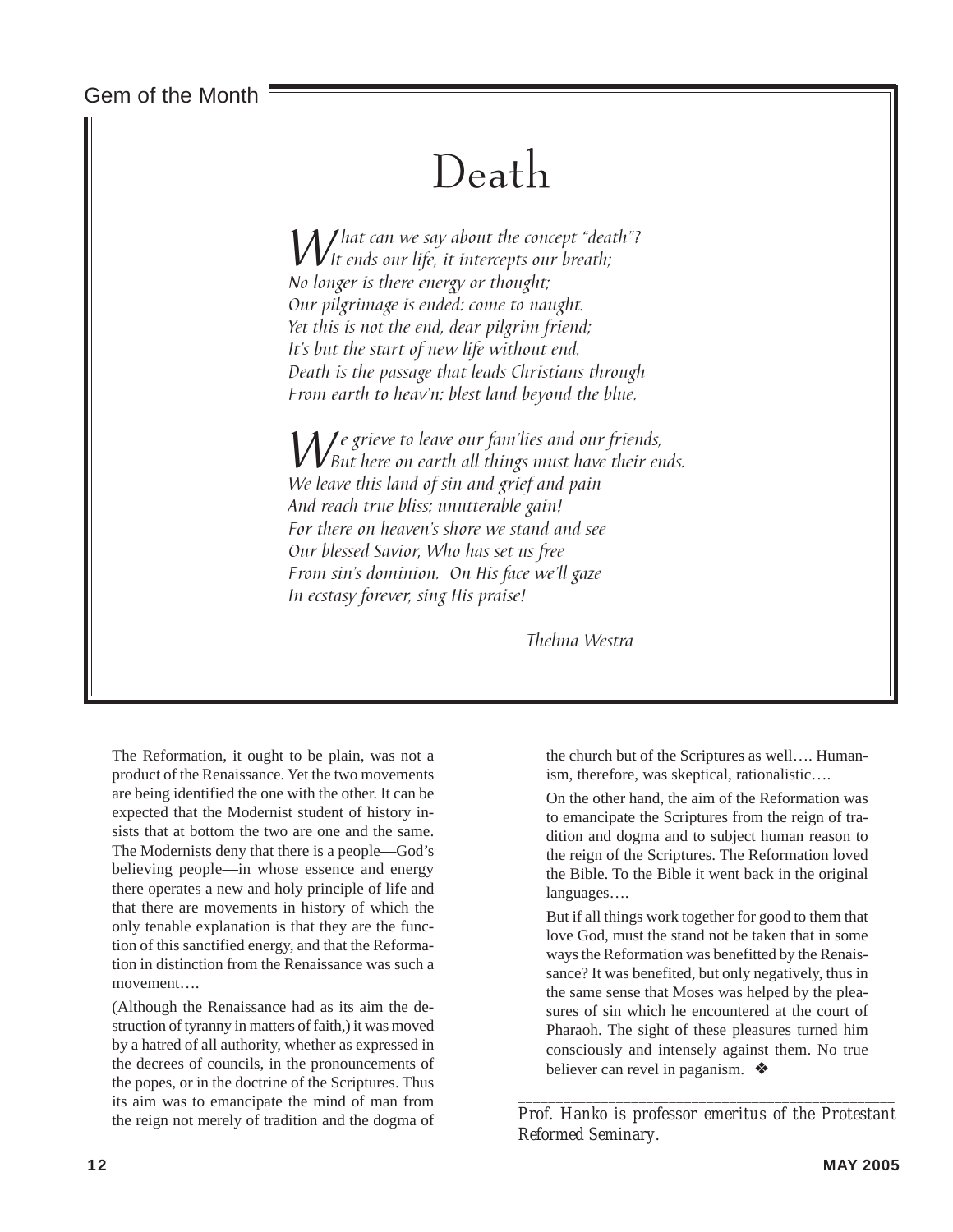# Watching Daily At My Gates

by Cornelius Jonker

#### May 1 Read Matthew 4:1-11

For our meditations this month we will listen to the words of Jesus that He spoke during His early ministry on earth. One of the first instances is His answers to the devil, who tempted Him in the wilderness. The devil sought to undermine His earthly mission and to cause Him to distrust His heavenly Father. "If thou be the Son of God" was the devil's challenge, wickedly setting before Jesus a way for Him without suffering. Resolutely, Jesus answers the devil "depart from me, for it is written." What is your response, young people, as you encounter many temptations in your lives? It is easy to succumb to them and enjoy the pleasures of sin. When wicked thoughts enter your mind, do you dwell on them, or pray that they may be erased from your mind, and say "depart from me, for it is written?" May we all, by grace, follow the example of our Savior "who was in all points tempted as we are, yet without sin. Let us therefore come boldly unto the throne of grace, that we may obtain mercy, and find grace to help in time of need." (Heb. 4:15,16) Psalter 249.

#### May 2 Read Luke 4:16-30

Jesus began His earthly ministry by going to the synagogue in Nazareth where He read from Isaiah and preached the word. The listeners were surprised with His teaching and the gracious words that He spoke. But instead of believing that He Himself was the one of whom Isaiah testified, they said disdainfully "Is not this Joseph's son?" Jesus pointed out that they were as guilty of unbelief as Israel was in the days of Elijah when he was sent to a widow in the Phoenician town of Zarephath. He also reminded them that despite the fact that there were many lepers in Israel, none were cleansed except Naaman the Syrian. The word of God always has a two-fold effect. It either hardens in unbelief or softens and comforts. Jesus' audience rejected His word to their own condemnation. What is your reaction to the preaching of the gospel, dear reader? Are you one of the poor who are enriched, the brokenhearted who are comforted, the captive who is set free, the blind who receive sight, and the bruised that is healed? God grant to you in His grace that the preaching of His word may have these positive effects. Psalter 337.

#### May 3 Read Isaiah 57:13-15, Matthew 5:3

Jesus began His sermon on the mount by pronouncing that the poor in spirit are blessed for theirs is the kingdom of heaven. This is a statement that is incomprehensible to the mind of this world. Doesn't the natural man crave riches and all that this implies, namely influence, power and luxuries? But the riches

of this world and those who imagine they are spiritually rich in themselves have no place in the kingdom of heaven. Only the poor in spirit, those who by grace alone realize that they are naked, and wretched and miserable, and who confess that with true contrition, are the blessed subjects of that kingdom. They are truly blessed already for theirs is the kingdom even now. This is a spiritual kingdom founded in the blood of our Savior, in which God in Christ is the King and all the elect are the willing subjects of that kingdom. It will come to its final glorious manifestation when Christ returns upon the clouds of heaven. Let us confess that we are poor in ourselves but paradoxically rich beyond measure as those who will inherit that blessed kingdom. Psalter 186.

#### May 4 Read Ecclesiastes 7:1-6, Matthew 5:4

By nature we do not like events or situations that cause us to mourn. The world about us loves gaiety and merriment and superficial laughter. We as God's people are often prone to follow this course too, but what does God's word say? "It is better to go to the house of mourning than to go to the house of feasting." And "Blessed are they that mourn, for they shall be comforted." Surely there is enjoyment in our lives, and we are also told to rejoice. But true rejoicing and true comfort for the child of God comes only in the way of genuine sorrow and mourning because of our sins. In a life of sin there can be found no joy or satisfaction, for then we live apart from God. And to live apart from God is death. When God works in our hearts and makes us see our sins and how corrupt we are, we mourn as the publican who smote his breast with the cry "God be merciful to me, a sinner." Experiencing forgiveness, we are comforted and blessed. In our imperfect walk on this earth, we daily fall short of our calling to love God and our neighbor with all our heart. But each day anew, our Father hears our prayers for forgiveness, and sends the Comforter to dwell in our hearts, assuring us of pardon. Psalter 144

#### May 5 Read Psalm 37:1-11, Matthew 5:5

A common misconception is that meekness is weakness. Moses was a strong leader who faced many a crisis with courage, led Israel with valor, yet he is described as "very meek, above all the men which were upon the face of the earth" (Numbers 12:3). Meekness is a spiritual power, a strength that enables one to endure injury and revilement with patience for Christ's sake. By nature we are quick to seek revenge and strike back when we are reviled or wrongly treated. Exactly the opposite of that was our Savior Himself Who was the meekest of the meek. He trod a path of suffering, so deep and dark, was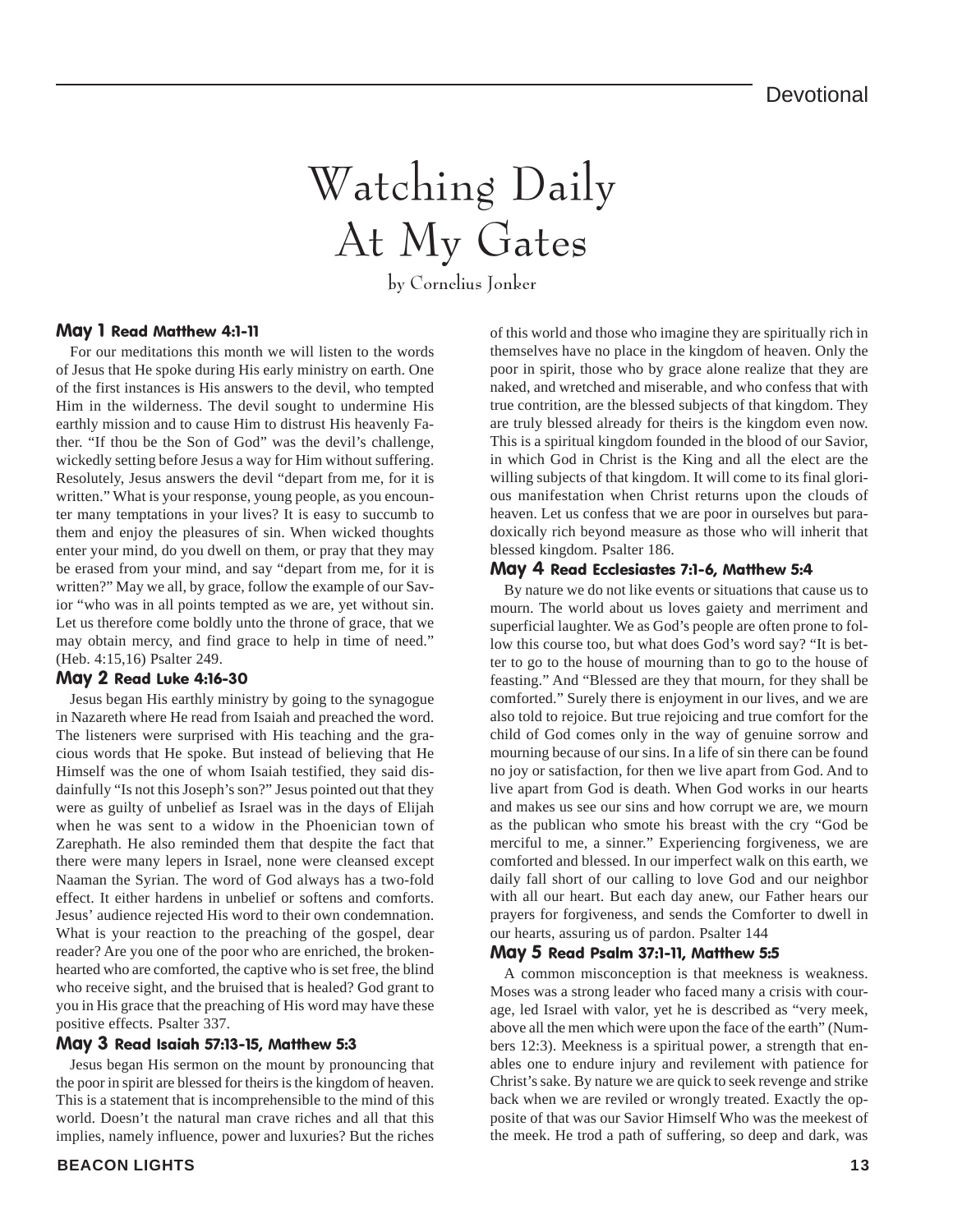reviled and hated, and although He could consume His enemies by the breath of His mouth, yet endured even the cross with meekness for our sakes. What an example for us to emulate! Meekness is a gift of grace. Oh we must fight a battle to be sure, as we live our lives on this earth. But we fight a spiritual battle with spiritual armor and our weapon is the sword of the Spirit, which is the word of God. The sure victory belongs to the meek and they shall dwell forever in the new earth where only righteousness shall dwell. Psalter 61.

#### May 6 Read John 6:28-35, Matthew 5:6

In this fourth beatitude, Jesus describes for us a certain spiritual quality of the citizens of the kingdom of heaven. He tells us it is blessed to be hungry and thirsty for righteousness. Righteousness, as we saw in earlier meditations literally means to be right, or straight, as a straight line. God, Who loves Himself as the highest good, is the absolute standard of righteousness and what is just and good in harmony with His holiness. And in His merciful electing love, He gave His Son to obtain righteousness for us. In II Corinthians 5:21 we read, "For he hath made him to be sin for us, who knew no sin; that we might be made the righteousness of God in him." Only those who are made spiritually alive by regenerating grace can hunger and thirst after righteousness. Dear reader, can it be said of you that you hunger and thirst after righteousness? Then you will not seek after the carnal pleasures of this world. This hunger and thirst will cause you to attend the worship services faithfully on the Lord's Day. It will cause you to pray daily and seek God's guidance through His word. Then you will be filled, now in principle, and one day fully and completely. Psalter 32.

#### May 7 Read Proverbs 14:21-31, Matthew 5:7

To receive mercy from God is a wonderful gift. Mercy can be compared to a flowing stream of water that is not plugged up or stopped, but receives continuously from its source only when it constantly gives. In the way of our showing mercy to others does God's mercy flow to us. This cannot possibly mean that our showing mercy is first, and that then we are rewarded with God's mercy. The very opposite is true. By nature we are not merciful, but selfish and hard-hearted. Only because God, Who is rich in mercy, loved us in Christ, and determined to lift us out of our misery unto eternal glory, can we in turn be merciful. The wicked may think that their programs of welfare and philanthropy are works of mercy, but the Bible tells us that the tender mercies of the wicked are cruel. Only those who have tasted the riches of God's mercy bestowed in their hearts are the merciful that shall in turn receive mercy themselves. Let us then "be kind one to another, tenderhearted, forgiving one another, even as God for Christ's sake hath forgiven you" (Eph. 4:32). Psalter 228.

#### May 8 Read Psalm 51:1-10, Matthew 5:8

How is it possible to obtain purity of heart? Our heart, according to Jer. 17:9, "is deceitful above all things, and desperately wicked; who can know it?" Out of the heart are the issues of life and from it spring forth all our plans, thoughts and aspirations. If something is to be pure, it must be chaste and genuine and free from moral fault or guilt or anything that would pollute it. This purity of heart is not something to which natural man can ever attain apart from the sovereign work of God based on the death and resurrection of Christ. When the Spirit enters our polluted heart and cleanses it from sin and corruption and breathes into it new life, it is principally pure. In this present life we see through a glass darkly, but one day we will see God face to face and know Him even as we are known. That will indeed be a most blessed prospect imaginable. The pure in heart in this life have not attained to perfection by any means, but they are pure in heart nevertheless because Christ lives in them and they have the desire to walk according to all of God's commandments. Do you find this desire in your heart, dear reader? Then you are truly blessed. Psalter 204

#### May 9 Read Ephesians 2:11-17, Matthew 5:9

In the previous beatitudes, we have seen various descriptions of the children of God in the world and this seventh and last beatitude fittingly calls those blessed who are peacemakers. As we pointed out last month, Scripture declares that there is no peace to the wicked for they are likened to the troubled sea that cannot rest. Even when the wicked sit at their peace tables, they cannot find peace for they seek it without the cross of Christ. God alone is the original peacemaker. He lives a life of perfect peace in Himself as Father, Son, and Holy Spirit in covenant relationship. And Ephesians 2 tells us that Christ is our peace, for we were strangers from the covenant promises, but He has reconciled us to God by the cross. Then we have peace in our hearts and it will be reflected in our thoughts and actions. As we bear the image of the true Peacemaker, we will be scorned by the world, for when we preach and witness to that way of peace and obedience to God, they will hate us. But they cannot separate us from our Father in heaven, for even as we are now His children by the Spirit of adoption, we shall, in the last day, be revealed to all the world as His own dear children, to live with Him forever in glory. Psalter 232.

#### May 10 Read John 15:17-27, Matthew 5:10-12

These verses deal with the persecution that not only the disciples must anticipate, but also all who are faithful witnesses in the world of God's word and of His righteousness. The history of God's people and of the faithful prophets proves that according to the measure that they were faithful, the world revealed its hatred of them. As long as you tone down the antithesis, speak of a God who loves all men, refrain from reproving those who sin, the world will tolerate you, for you speak their language. But when in the name of Christ you speak out for the truth, defend His holy name, and show by word and deed that your allegiance is to Him alone, you will experience persecution. The blessedness of which these texts speak does not find its cause in the suffering, for suffering of itself is not a reason for rejoicing. But the persecutions are unmistakable signs of God's work in us, of His love and grace. It takes grace to suffer for His name's sake. Without grace we would not be able to bear it. In that knowledge we have joy now, and we look forward to our eternal reward of grace in heaven where our rejoicing will be exceedingly great. Psalter 188.

#### May 11 Read Colossians 4:1-6, Matthew 5:13

In this text Jesus proclaimed to the disciples and the people who were gathered to hear Him "Ye are the salt of the earth." It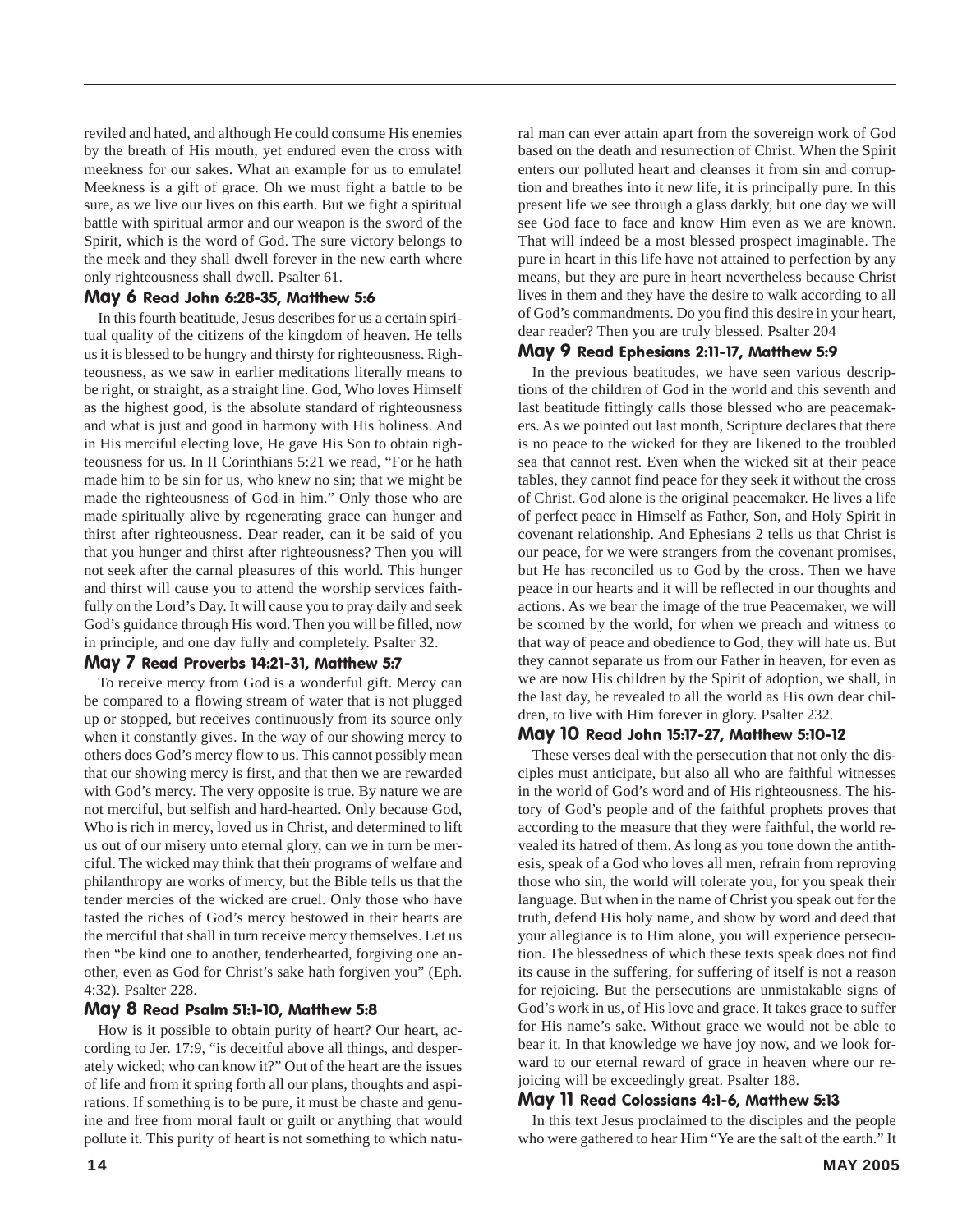is an admonition to the citizens of the heavenly kingdom regarding their exalted position on the earth. Salt had various uses in Bible times including that of a preservative, medicinal purposes, or for seasoning food. Because Jesus spoke of salt losing its savor or flavor, He points out that it is that aspect of salt, namely its tastefulness, to which He refers. Just as salt enhances the flavor of food, so is the church called to be the salt of the earth, and through their presence, the earth in all its fullness is made palatable to God's taste. This implies a calling for us, dear readers, to be pleasing to God as we walk in obedience to Him on this earth. When we allow our sinful natures to influence our lives in the service of sin rather than God, we become distasteful as salt that has lost its savor. God never casts His children away, but through the hard way of chastisement restores us to usefulness again. Only through the power of Christ can we truly be the salt of the earth that is pleasing to God. Let us strive each day by His grace to fulfill that calling. Psalter 328.

#### May 12 Read John 3:18-21, Matthew 5:14-16

This is the second description of the church in Christ's Sermon on the Mount. "Ye are the light of the world," He exclaims, and compares her to a city set on a hill that cannot be hid. Some would say that we must be conspicuous in the world by seeking political office and striving to make this world a better place. But this is not the calling of the church. By emitting the true light of the word and testifying to all about them by an antithetical walk, the church will not fail to draw attention to itself. When their light shines, the world that loves darkness rather than the light becomes enraged and seeks to snuff out that light. How the world hated the prophets who shone their light, and look what they did to Christ, the Light of the world. However, the church may never hide that light for it attracts as well as it repels. All for whom Christ died will be drawn irresistibly by that light to Him, and they alone will glorify God. Each of us personally is called to let our light shine and the world will watch us intently. Let it never be said of us that we brought shame to the cause of Christ by our actions, but rather walk in humble obedience. Then our light will shine and the holy name of God will be glorified. Psalter 71.

#### May 13 Read Luke 16:13-17, Matthew 5:17-19

With these words Jesus speaks a word of admonition and warning to those who were the church of His day. They must not have the mistaken idea that He came to make the law of none effect. The law and the prophets of which He speaks had reference to all that is written in the Old Testament Scriptures concerning the law of God in our lives including the moral, civil and ceremonial laws. The law of liberty that Jesus preached did not suggest that He came to disannul the law, as some might conclude, but to fulfill every aspect of it. Every prophecy concerning Him, down to the last judgment and final glory of His kingdom will be fulfilled to the letter. He further warns us against not taking seriously the breaking of these commandments, and especially directs this word to every preacher and teacher. In their professional capacity they are called not to break even the least of these commandments or teach others to do so. The positive aspect of keeping God's law and teaching

others to do so is the promise that those will be great in the kingdom of heaven. May we by grace strive to keep God's commandments and "stand fast in the liberty wherewith Christ has made us free." (Gal. 5:1). Psalter 41.

#### May 14 Read Matthew 23:25-33, Matthew 5:20

What a shocking statement this was when Jesus announced that except the righteousness of the people exceeded the righteousness of the scribes and Pharisees; they could in no wise enter the kingdom of heaven. The Pharisees and scribes were highly esteemed in Israel, the Pharisees as those who diligently kept all the Mosaic laws plus the traditions of the fathers, and the scribes who were the theologians of the day by studying and interpreting the law. However, their so-called righteousness was completely void of love towards God and the neighbor. Theirs was a self-serving righteousness to gain the praise of men and to promote their own selfish goals. They even believed that by this outward keeping of the law, they would be rewarded with eternal life. But Jesus called them whited sepulchers, attractive on the outside, but rotten within. True righteousness must be grounded in love, love toward God and love toward the neighbor. This is our calling, dear reader, as citizens of the kingdom of heaven. We must first of all honor and obey God rather than be concerned with our own desires. When we seek God's glory, then we will also be concerned for the welfare of our neighbor. Only this genuine righteousness, based on the righteousness of Christ alone and imparted to us by grace, is acceptable to God. May God be pleased to grant that to us. Psalter 385.

#### May 15 Read I Peter 3:8-15, Matthew 5:21-26

In this passage, Jesus instructs us as well as the people who were present as to the correct meaning of the law in general, and of the sixth commandment in particular. The Jews interpreted the law in a catalogued fashion with greater and lesser and least commandments, but were blind to the real essence of the law, namely, "Thou shalt not covet," which stresses that not the least thought contrary to any of God's commandments ever rise in our hearts. Jesus points out the absurdity of their approach to the law when He cites the three examples of hatred and curses hurled at a brother and the accompanying punishments. Against their perversion of the law, Jesus makes plain that the very thought of hatred and revenge is already murder. He further points out how impossible it is to truly worship God at His altar or in His sanctuary, especially in prayer when we have offended a brother or harbor unconfessed sins in our heart. No rest and peace will be truly ours until we reconcile with our brother and have our slate of sins wiped clean by humble confession and repentance. May each of us by the grace and mercy of God in Christ strive to keep this commandment, as well as all of them, motivated by loving our God and our neighbor with all our heart. Psalter 24.

#### May 16 Read Proverbs 6:20-26, Matthew 5:27-32

Jesus is speaking to His hearers regarding the proper understanding of the seventh commandment. Notice that He lets the text of Ex. 20:14 stand just as it was given on Mt. Sinai, however, He gives a very different interpretation of this commandment from what the Jews practiced. They simply made this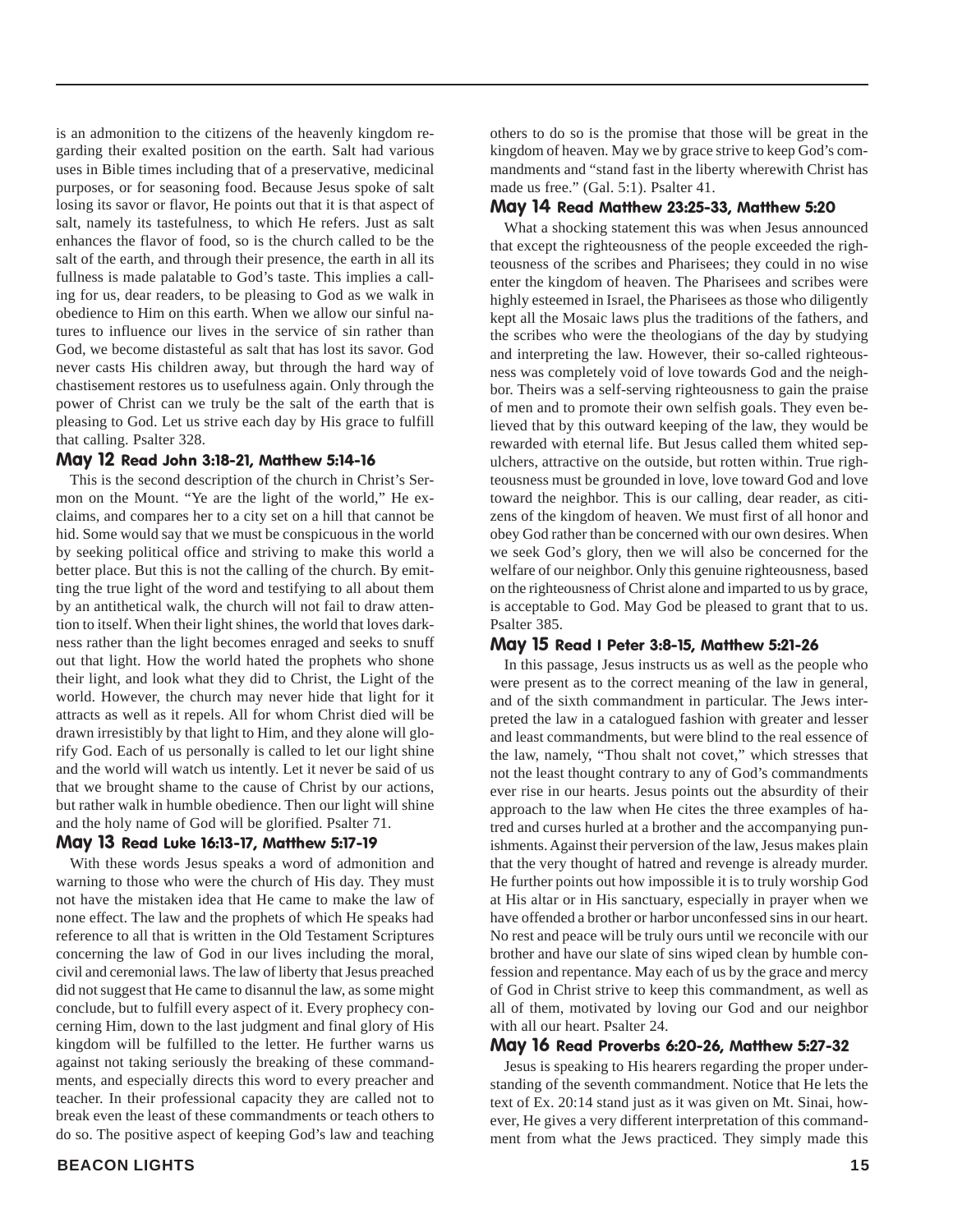commandment refer to the physical act of adultery. Jesus points out that this commandment is broken already when sinful desires arise in our eyes and hearts. Lust is powerful and appealing. Her victims are many. Giving in to lust can cost one his self-respect, his family, his relationship to God, and even his life. Jesus addresses this admonition to the man, as a representative head, but it does not exclude women as participants of these desires. Is the remedy to be taken in the literal sense, namely the actual plucking out of the eye and the cutting off of the hand? No, but we believe that the eye and hand are the instruments that the heart employs in this sin. We must turn to the Lord in sincerity and ask Him to remove these sins from our heart and make it pure. Jesus then emphasizes the principle of life-long holy wedlock. The Jews interpreted the words of Moses in such a way that it gave them much room for divorce and sinful practices. Jesus points out that one may put away his or her mate only for the case of fornication, and any remarriage of either party is adulterous. May we by God's grace live chaste and pure lives and pray that we may not succumb to the lust of the flesh which is so prevalent in the world today. Psalter 384.

#### May 17 Read James 5:9-12, Matthew 5:33-37

Jesus addresses another perversion of the law on the part of the Jews and that has to do with the swearing of oaths. Jesus is not contending with Moses' statement in Number 30:2, but points to the evil practice of the Jews who saw in these words a general permission to use all sorts of oaths, concluding that those which did not directly name God had no binding force. Here again they corrupt and distort the oath to their own destruction, not seeing the spiritual meaning that we "perform our oaths unto the Lord." To do that implies that the truth dwells in our hearts and that we hate the lie. Jesus goes on to explain that the oaths of the Jews, regardless whether they swore by heaven, or earth, or Jerusalem, or their own heads, were true oaths even though they used them with the understanding that they were not binding. Behind everything stands the Creator, and all things live, move, and have their being in Him, so it is folly to swear by the creature as they did. We, as God's people who live from the principle of the new life in our hearts, need not swear at all, but with hearts pledged to truth, our lips will find no need to add anything to our "yea" and "nay." Psalter 68.

#### May 18 Read I Peter 3:8-12, Matthew 5:38-42

Jesus is establishing a principle in this passage that we are not to live by the motive of retaliation or revenge for wrongs that are done to us. He refers to the teaching of Moses that "if a man cause a blemish in his neighbor; as he hath done, so shall it be done to him; …eye for eye, tooth for tooth…" (Lev. 24:19, 20). Does this pose a contradiction when Jesus places His teaching over against Moses? On the contrary, for Jesus is not talking about the execution of justice by the proper authorities, but a personal revenge by the Jews against those who may have wronged them. We must not do to others as they have done to us, but rather treat them as we would have them do to us. To illustrate His point, Jesus gives four examples by which He would show us proper conduct over against them

who do evil to us. By turning the other cheek when smitten, the other man is put to shame; by giving up our cloak in addition to our coat, we are calling attention to his evil but not adding another evil over against it; by going the extra mile, we endure hardship and give full measure; and when one comes to borrow from us, we show liberality and mercy. These are the principles that must guide us as children of the kingdom who are meek, merciful and peacemakers. Let us strive to so live that these virtues may be displayed in our lives. Psalter 24.

#### May 19 Read Romans 12:14-21, Matthew 5:43-48

In this rather well known and controversial passage, we are called upon as citizens of the kingdom of heaven to love our enemies, pray for them, and be perfect as our Father in heaven is perfect. This idea of perfection is not that we obtain perfect sinlessness in this life, but as it were a ripe and fully developed fruit. It is not without defects, but it has reached its potential in ripeness, flavor and color. God's love is perfected in us and fills our minds and wills. Who is our enemy and how must we love him? We all know that loving our neighbor as ourselves is one of the main principles of the law. Our neighbor can be our enemy as well as our friend. So our neighbor is anyone whose life touches ours. And the pattern given for that love is God's providential dealings in creation with good and evil, and with the righteous and unrighteous; as God deals without discrimination, so too must we deal with the neighbor. The proponents of common grace consider the gifts of rain and sunshine as an attitude of favor and grace toward the reprobate. These gifts are certainly good, and they are blessings for the elect, but are always curses for the reprobate. Loving our enemy means we return blessing for cursing and good for evil. We admonish and reprove him when necessary and seek his salvation. We must not love only our friends as the publicans did. Let us walk in obedience to Christ's teaching and experience His blessings. Psalter 370.

#### May 20 Read Mark 12:38-44, Matthew 6:1-4

The opening verses of this chapter describe one instance of the false piety of the scribes and Pharisees. Jesus warns us of their hypocrisy in the matter of alms giving. These men took great pride in their self-righteousness, and as a result chose public places to show off their charities. God's glory was not their concern. They delighted in the praise of men and that was their reward. Contrasted to this manner of giving must be our motive and method. To be absolutely free from the praise of men, Jesus uses a figure of speech to describe how our giving must take place, namely that what the right hand does in the giving of alms, is to be done so secretly that the left hand may not find out. True giving is a matter of the heart. It must be done to please God and glorify Him. How many of us give to kingdom causes with that attitude? Actually, with respect to God, we are only stewards and that implies much. We don't possess a hair of our head, not a minute of our time, not a slice of bread, not a drop of water, not a penny of our money. All is God's and is placed in our trust. We may not do with it as we please, but constantly ask, "What is God's will with respect to my possessions?" Let us be fully conscious of our duty as faith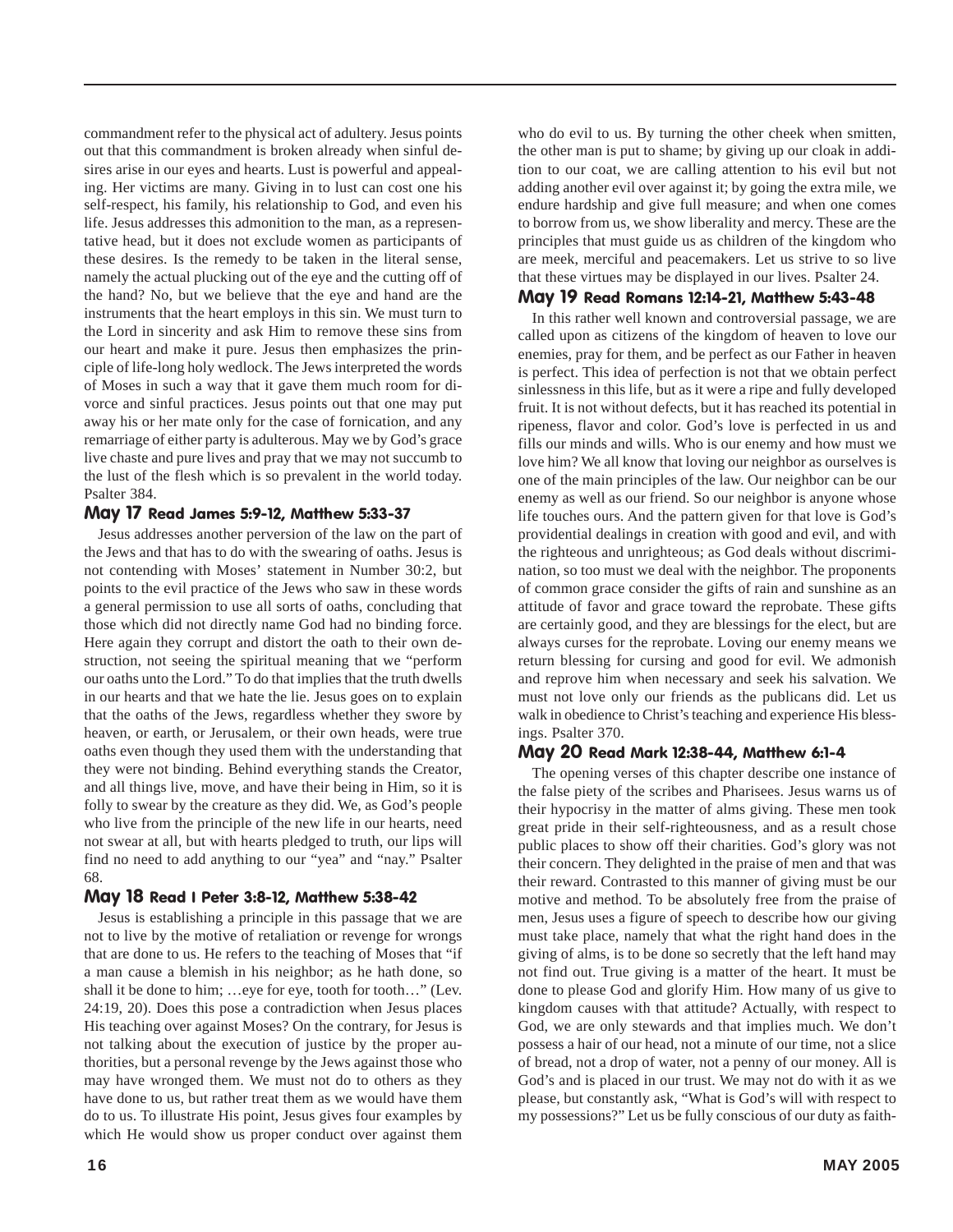ful stewards who must one day give account to God for the goods entrusted to us. Psalter 97.

#### May 21 Read Luke 18:9-14, Matthew 6:5-8

This passage relates another example of false piety of the scribes and Pharisees in regard to their prayers. In keeping with their pride and self-righteousness, they found occasion to stand in the synagogues and on busy street corners in order to make a display to men and receive their glory. Now it is not wrong as such to want men to see us worshipping God and calling on His name in sincerity. However, these hypocrites wanted men to see them praying because they were glorying in themselves and not in God. Jesus not only condemned this action, but also the vain babblings which their lips uttered. An example of such praying is the priests of Baal during the time of the prophet Elijah, who from morning to noon repeated over and over "O Baal, hear us." And Catholics with their rosaries, fall into this same category. In contrast, Jesus instructed them to retreat to a private room and commune with their Father in prayer. Then they must not use vain repetitions or seek the things on earth, but the Father's glory and honor. They are assured that for the sake of Christ, He will hear them and reward them. That reward is a reward of grace, and will culminate at the appearance of Christ, when openly before the eyes of angels, men and devils, all will see that in their prayers, they gave God all the glory. Psalter 312.

#### May 22 Read John 14:11-16, Matthew 6:9

After warning us in the previous verses that prayer must not consist of outward show, but rather a heartfelt communion with God, Jesus taught His disciples and us how to pray in the words of the beautiful and well known Lord's Prayer. As we have seen, God is revealed to us by many names that tell us much about Him. Here, Jesus is teaching us that when we pray, we must begin with a form of address. How we address God is important because that will determine our attitude as we pray. Therefore Jesus instructs us to say "Our Father." Only a true child of God can really address Him as "Father." This implies a loving relationship, much like the earthly bond between a child and his father or mother. In a godly family there is respect for the authority and position of parents. With childlike faith then, we pray to our Father and add "which art in heaven, Hallowed be thy name," which immediately impresses upon us His glorious majesty and our unworthiness. But because of Christ, we approach this triune God in confidence for He has made us His children, and although this is a mystery, yet we believe it and are assured of His love and mercy. Let us pray then as children of our heavenly Father with the assurance that He will surely hear us for the sake of Christ. Psalter 278.

#### May 23 Read Luke 22:14-18, Matthew 6:10

In this verse we are taught to pray for the coming of God's kingdom and for obedience to the will of God. It is only by grace that we can utter these words and truly desire their accomplishment. This kingdom of God is a spiritual commonwealth in which Christ is King. It consists of willing subjects who serve this King and love Him and these subjects experience His dwelling in their hearts. This kingdom will finally be

realized in all its perfections when Christ returns in glory. Are we so attached to this world sometimes that we do not long for this Kingdom to come? When life is pleasant and free from problems, we may place this petition in the back of our minds, but when sickness ravages our bodies, or trials overwhelm us, our outlook tends to change. God sometimes uses these means to bring us to our knees in order that we may truly desire His Kingdom to come and also that we may be submissive to His perfect will. May we by grace utter these petitions to our Father in heaven with the confidence that He will hear us for the sake of Christ and give us His peace. Psalter 395.

#### May 24 Read Psalm 132:13-18, Matthew 6:11

This petition in the prayer that the Lord gave us is short and simple, yet necessary and instructive for the child of God. What does it mean and why should we pray for daily bread? First of all it shows to us that we are earthly creatures with bodies that must be nourished in order to exist and function. How can we hallow the name of God, or seek His kingdom, or obey His will without a body and all it requires? So this petition certainly includes more than mere bread. It presupposes that we require shelter, clothing, and money for necessities of life. Although in our present day modern life, we have many luxuries, these are not included in this petition. It means exactly what it says, "Give us what we need for this day." The Lord knows what we need better than we do. It may be that what we think we need, we shouldn't have, and so the Lord withholds that from us. And sometimes the Lord gives to us in His wisdom what we don't wish for, but it is good for us nevertheless. Let each of us ask for our daily bread in childlike faith, "Give unto me this day, dear Father, that which Thou knowest is good and necessary for me in order to live my life on this earth in such a way that my trust may be alone in Thee and that Thy holy name is glorified." Psalter 56.

#### May 25 Read Matthew 18:23-35, Matthew 6:12

This petition assumes, and rightly so, that we have acquired debts; and debts require that they either must be paid or cancelled. In the gospel of Luke, the word "sin" is used in the place of "debts," and in the Heidelberg Catechism we read of our transgressions and depravity. That is a picture of our heavy load of guilt as we lift our voices in prayer for pardon to our Father in heaven. We know that He is terribly displeased with all sins and since we are unable of ourselves to pay these debts, we have only one recourse left. That recourse is a sincere petition that God will dismiss these charges and forgive our sins. We must note here that Jesus adds to our prayer for forgiveness a limiting clause, "as we forgive our debtors." This clause certainly cannot mean that this must be a ground for our plea for forgiveness, but that God grants us the grace of forgiveness as we forgive one another. We must be sure that we hold no unforgiving attitude toward anyone when we ourselves plead for forgiveness. Our Father, Who is rich in mercy, then beholds us in Christ and grants us pardon for His sake. Psalter 83.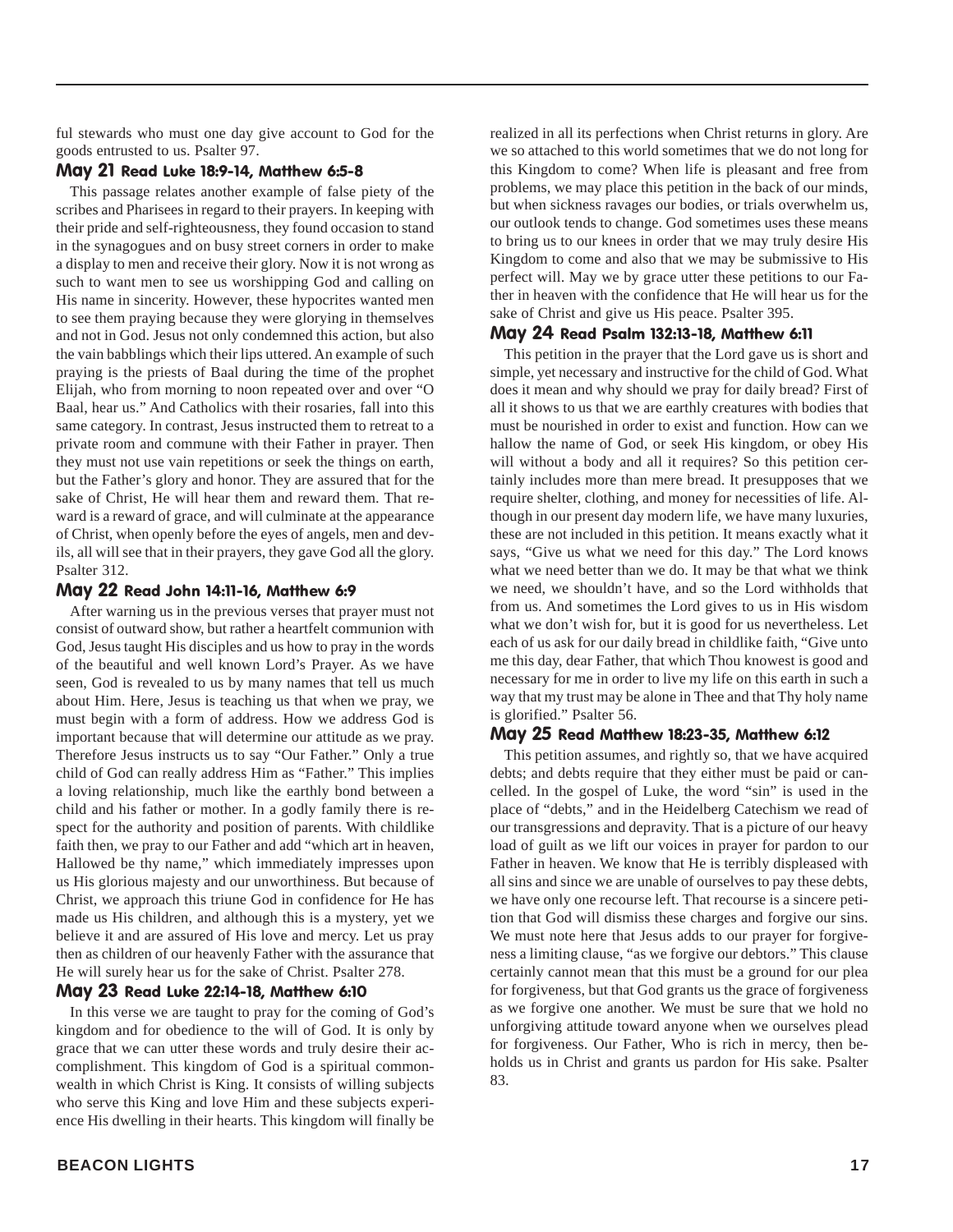#### May 26 Read I Cor. 10;11-15, Matthew 6:13a

As long as we are in the world we are going to be surrounded by temptation. We battle constantly with the old man of sin that dwells in our flesh. We live in a world that always beckons us to join them in their sinful pleasures, and we are enticed by the devil to forsake the difficult way of godliness. Every day we fight this battle in varying degrees. The world readily embraces all sorts of evil and corrupt pleasures on their headlong journey to destruction. Without fervent prayer for divine intervention by the Spirit, we would be overcome by temptations. Only the regenerated child of God by the grace and power of that Spirit is deeply conscious of his weakness to stand firm, so he prays that when he meets temptations, he may not be led into them. People of God let us pray every day "deliver us from evil," until that blessed day when we and all of God's people will obtain the final victory over sin through the merits of our Savior Who became sin for us. Psalter 385.

#### May 27 Read Psalm 103:19-22, Matthew 6:13b

This concluding doxology to the Lord's Prayer is beautifully expressed in the Heidelberg Catechism as follows: "all these (things) we ask of thee, because thou, being our king and almighty, art willing and able to give us all good; and all this we pray for that thereby not we, but thy holy name may be glorified forever." (Q.128) This is a fitting exclamation and tribute of praise to God and is closely connected to the last petition. Because God is the supreme and sovereign king, all power and glory belong to Him, and this is the motive and ground for the entire prayer. Not only does the kingdom belong to God now, but it is His forever. The same is true for His power and glory. Let us learn then, to whom we must pray, how we must pray, for what we must pray, and in humble gratitude be assured that our prayers will be heard and answered. Psalter 267.

#### May 28 Read Isaiah 58:1-8, Matthew 6:16-18

Fasting in Scripture signified a state of humility before God because of sin. It often accompanied prayer and usually involved abstinence of food. Many instances of fasting are recorded in the Bible, although the observance of this practice is now abolished among us, "yet the truth and substance of them remain with us in Jesus Christ, in whom they have their completion" (Belgic Confession, Article 25). There were private fastings by individuals as well as periods of fasting by the Jewish nation. Jesus in this passage refers to private fasting and condemned the Pharisees who practiced it hypocritically to gain the applause and praise of men for their outward form of piety. Jesus does not introduce a new law regarding fasting, but forbids all outward displays of this practice. True fasting is done in secret before God with a sincere and contrite heart. Have you ever fasted? We aren't advocating a regular regimen of fasting, but there might be times in our lives when we could profitably abstain from some things for our spiritual benefit and draw ever closer to our God. Psalter 112.

#### May 29 Read Proverbs 19:14-17, Matthew 6:19-21

Jesus turns to a subject that is prevalent and in many cases, all consuming throughout the world. In accord with man's covetous nature, he is obsessed with the gaining and retention of wealth and possessions. Acquiring wealth is in itself not wrong. However, it is a rare person who is not affected in a negative manner when wealth becomes great. Jesus points out that treasures that are stored on this earth are of short duration and subject to corruption and loss. It follows that the happiness that these riches afford the owners is also of uncertain and short duration. In contrast, we must treasure other types of riches that are not subject to destructive forces or loss by thieves. Jesus speaks of these in verse 33, "the kingdom of God and his righteousness." This is a matter of the heart and the treasures laid up in heaven are secure forever. People of God be good stewards of all that the Lord gives you, but "Set your affection on things above, not on things on the earth… For when Christ, who is our life, shall appear, then shall ye also appear with him in glory." (Col. 3:2, 4) Psalter 135.

#### May 30 Read Isaiah 29:13-15, Matthew 6:22-23

What a marvelous organ of the human body is the eye. It is the agent of physical sight that we are endowed with by the Creator. Jesus points out that the light, or lamp of the body is the eye. Without becoming too technical, we might say that a man's physical or rational eye corresponds to his spiritual eye. The natural man with an unregenerate heart can rationally see the light, but he is spiritually blind. He sees God in creation, can hear His word, and can read it, but he despises God in his heart and holds the truth in unrighteousness. Hence the light in him is darkness, and even more, it is great and absolute darkness. But when God is pleased to transmit to our spiritual eye the radiance of His Being, the wonder of the cross, and the pure and holy light from His throne, then we have a single eye that fills our whole body with true light. Our eyes that once were full of darkness have been healed and we are new creatures in Christ. Let us pray for grace to walk in that light to His glory. Psalter 236.

#### May 31 Read Matthew 6:24-33

In this passage Jesus points out how various anxieties in life cause unnecessary worries and concerns in the lives of men and that their Heavenly Father knows all of their needs. Then He directs them to seek first the kingdom of God and His righteousness. This kingdom, as we have seen, is a spiritual kingdom realized first of all in the hearts of His people and finally realized in perfection when Christ returns. Seeking the kingdom means we must be members of the true church of Jesus Christ, and confess the truth with fellow believers. We do not relocate to an area where there is no such church despite the allurement of a lucrative job. Young people, bear this in mind when choosing a college or a career. Seeking the kingdom includes purity of life, seeking a godly mate, establishing a Christian home, bringing forth covenant seed with all of its attendant responsibilities. It means fervent in prayer, ready to suffer loss for the cause of the gospel, and maintaining an antithetical walk in the midst of the world. The reward is of grace alone. Of ourselves we are unworthy; but thanks be to God who is faithful, who guides us by His counsel, and will take us to glory. Psalter 203.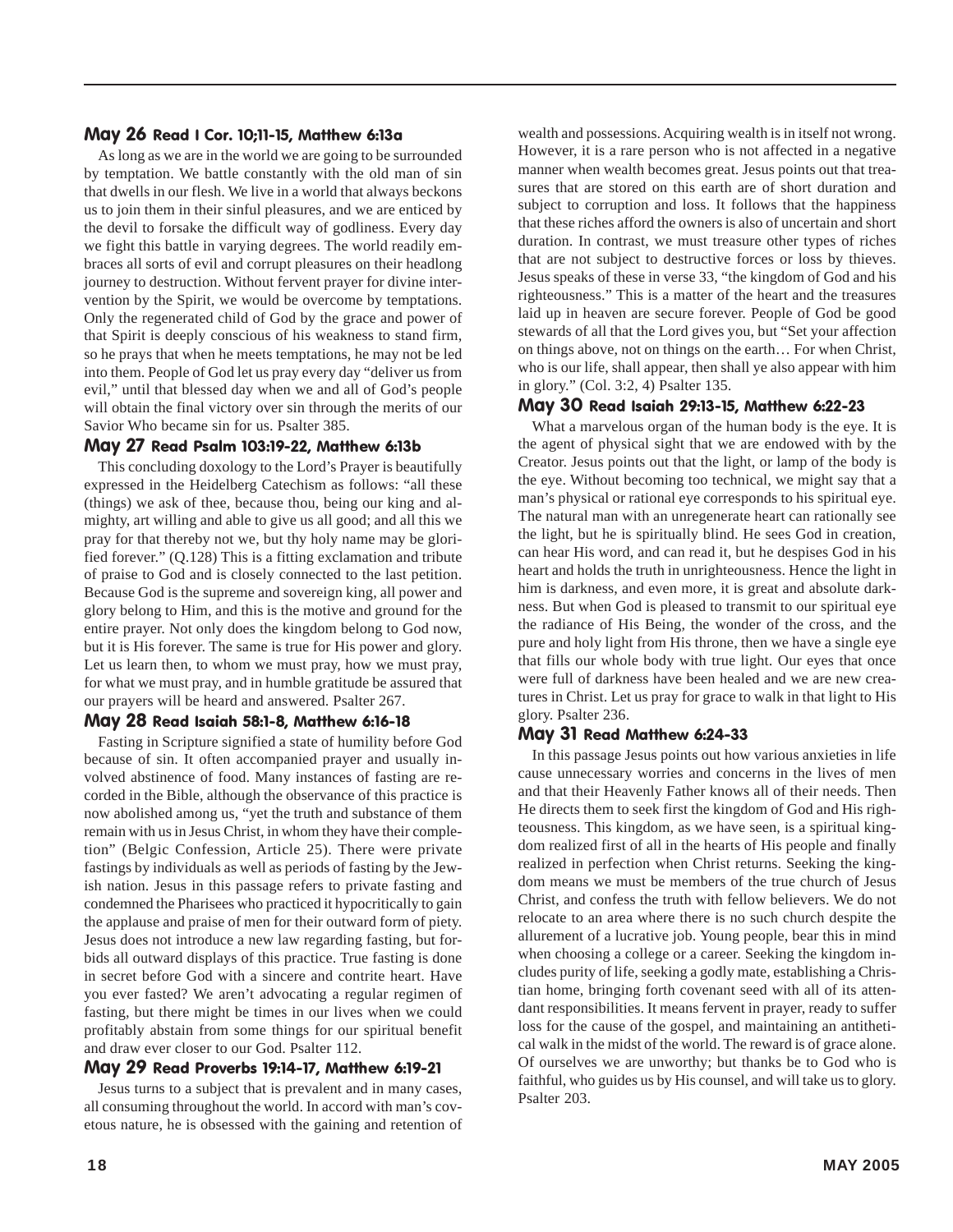## Unbreakable Scripture (2)



by Rev. Angus Stewart

ast time we considered the fact that the phrase, "I<br>said, Ye are gods" (Ps. 82:6) is a poetic hyperbole<br>from an otherwise obscure portion of the OT. If<br>this statement "cannot be broken" (John  $10:34-35$ ), then said, Ye are gods" (Ps. 82:6) is a poetic hyperbole from an otherwise obscure portion of the OT. If this statement "cannot be broken" (John 10:34-35), then surely no Scripture can be broken.

However, there is an argument against this interpretation—an argument even made by some leading evangelicals—which would nullify this testimony to the inerrancy of Scripture from Christ's words in John 10:34- 35. They say that when Jesus said, "the scripture cannot be broken" (John 10:35), he was making an *ad hominem* argument. That is, they say that Christ did not *personally* believe in the inerrancy of Scripture or at least that He was not affirming it here. Rather, they say that He knew that *His Jewish opponents believed in the inerrancy of Scripture* and (while He did not believe it Himself) He used this against them.

This interpretation fails for two main reasons. First, where Jesus disagreed with the Jews and their religious leaders, He told them plainly. He did not evade issues or let them pass. He spoke clearly against their erroneous understanding of God's moral law (Matt. 5). He opposed their view of divorce and remarriage (Matt. 19). He rejected their earthy views of the Messiah (John 6). Against the Sadducees, He asserted the bodily resurrection of the dead; and against the Pharisees, He explained that the Christ was David's son *and David's Lord* (Matt. 22). Fearlessly, He told the unbelieving Jews that they were not sons of Abraham but sons of the devil (John 8). If the Jews were wrong in believing the OT to be inerrant, would not Christ have corrected them?

Second, we know that Jesus did not say "the scripture cannot be broken" (John 10:35) merely as an *ad hominem* argument, because He always wielded the Scriptures as God's unbreakable Word. "For verily I say unto you," He declared, "Till heaven and earth pass, one jot or one tittle shall no wise pass from the law, till all be

**BEACON LIGHTS 19**

fulfilled" (Matt. 5:18). His confession of Scripture was "thy word is truth"—all of it, absolutely (John 17:17). In the wilderness He triumphed over the devil with the Scriptures as His final, unassailable authority ("It is written;" Matt. 4:4, 7, 10). How could He have said these things if He believed that the Bible contains errors? How could He have said these things if He did not believe that God's Word is inerrant?

#### You can rest on its promises for your hope beyond the grave.

Saints of God, we have a wonderful gift from our Father: the unbreakable Scriptures! You can trust its proclamations for your salvation. You can rest on its promises for your hope beyond the grave. Place your full confidence in the Holy Bible and in the glorious Saviour whom it presents!

John 10:35 teaches us the origin of the doctrine of the inerrancy of Scripture. This doctrine did not begin in the last 100-150 years with the Princeton theologians, such as Charles Hodge or B. B. Warfield. Lutheran, Reformed and Anglican theologians have been teaching it for centuries. How could you square the *Westminster Confession*'s (1647) statement about the "entire perfection" of Scripture (1.5) with errors in the Bible? The *Belgic Confession* (1561) does not allow for mistakes in the Word either (4, 5, 7). Quotes too could easily be produced from Luther, Augustine (354-430) and many, many others for the inerrancy of Scripture. This is simply the doctrine of the prophets and the apostles. But our text teaches that *Christ* Himself taught this: "the scripture cannot be broken" (John 10:35). We even know the time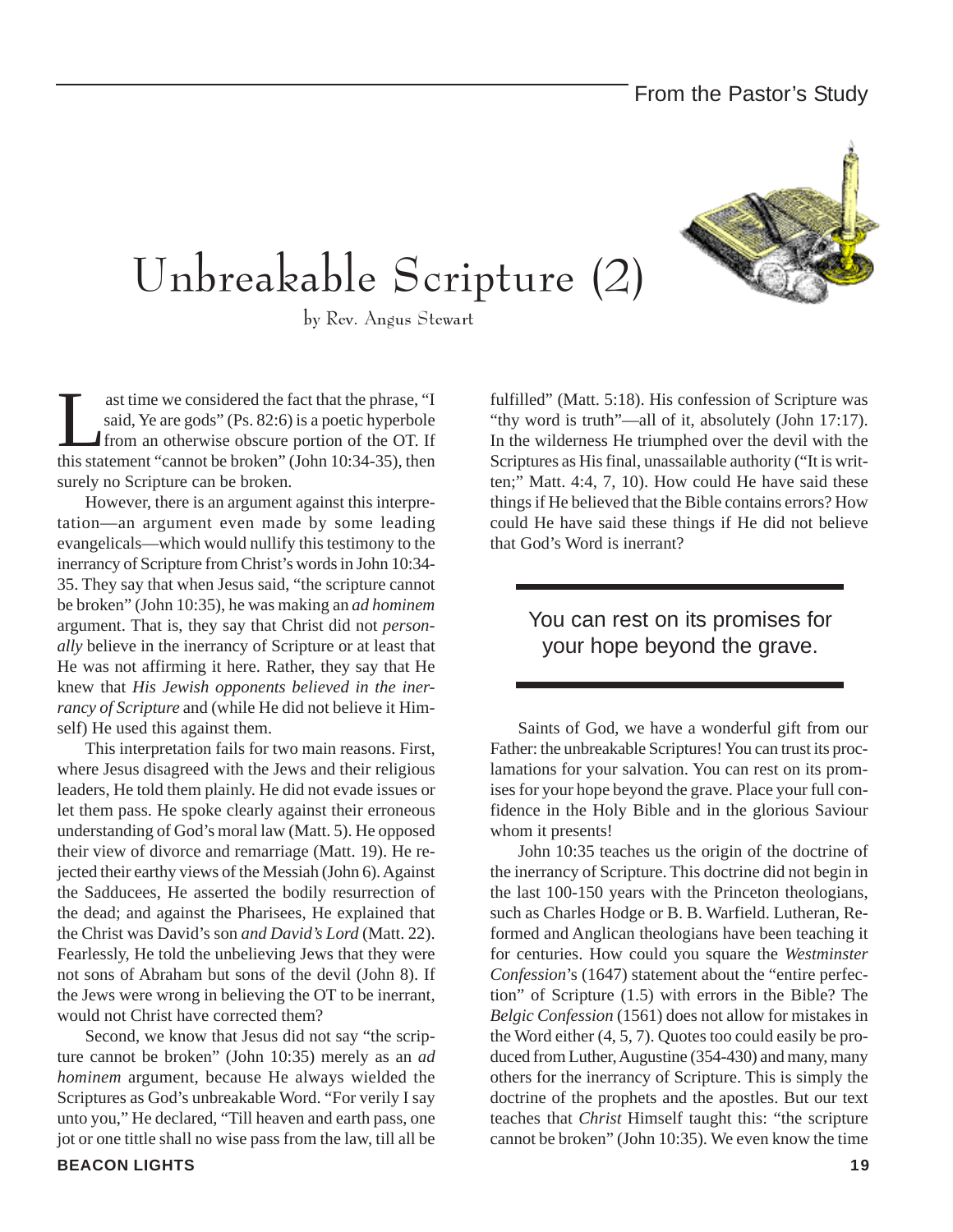and place of Christ's proclamation: one winter at the feast of dedication in Jerusalem (22).

Thus the doctrine of inerrancy does not rest merely on inferences such as the following. The Bible is God's Word; God is wholly true; therefore His Word is wholly true and free of error. The Bible is God breathed; God's breath is perfect; therefore the Bible is perfect and contains no errors. The Bible was written by the Holy Spirit; the Holy Spirit does not make mistakes; therefore there are no mistakes in the Bible. Inerrancy is taught by Christ's *direct statement*: "the scripture cannot be broken"

Inerrancy then is not merely some philosophical construct ("foundationalism"), as some supposedly evangelical scholars (e.g., Stanley Grenz) say. It is not a philosophical but a theological doctrine, taught by the Son of God: "the scripture cannot be broken."

This means that the doctrine of inerrancy rests upon the exact same basis as all other biblical doctrines, such as blood atonement and sovereign grace. The basis for all doctrines is the teaching of Scripture, and the Bible says, "the scripture cannot be broken."

The doctrine of inerrancy is foundational to all other Christian doctrines. How do you prove that Jesus is God? You quote the Bible. But if the Bible is not entirely trustworthy, how do you know that what you quoted is not an error? And if the Bible's teaching of inerrancy (John 10:35) is false, why trust its teaching on heaven and hell?

Thus those who reject biblical inerrancy are guilty of heresy. Those who cannot say "the scripture cannot be broken" contradict the testimony of the church, the creeds and the Lord Jesus Christ Himself. Moreover at this point the rejectors of inerrancy are less orthodox than the Pharisees and Jews of Jesus' day who received this doctrine! Thus to oppose inerrancy is to reject the clear testimony of Scripture, to walk contrary to the Spirit and to call Christ a liar. ❖

*Rev. Stewart is a missionary of the Protestant Reformed Churches to the Covenant Protestant Reformed Fellowship of Northern Ireland. This series is being reprinted with permission from the Covenant Protestant Reformed Fellowship website, http://www.cprf.co.uk/ Volume IX, Issues 13 & 14.*

*\_\_\_\_\_\_\_\_\_\_\_\_\_\_\_\_\_\_\_\_\_\_\_\_\_\_\_\_\_\_\_\_\_\_\_\_\_\_\_\_\_\_\_\_\_\_\_\_\_\_*

#### Minding Missions

# Observing the White Horse in Beijing, China

by Bruce J. Koole

The White Horse rides today in Beijing, China. The Gospel spreads. Persecution, famine, and death follow soon thereafter. Such events, while not physically occurring with great frequency here in the United States of America, do happen today in such seemingly faraway places as the mist-enshrouded Orient. Come, let us turn now to the Red Dragon of the East, the land of Geisha girls, yin & yang, Communism, and Buddhism.

While in the East, let us penetrate the cool, morning fog, and travel to Beijing, China. Here a little rest is required whilst a brief consideration of its size takes place. This bustling city has a population of 14,560,000 living in an area of 6,490 mi2 . By way of contrast the city proper of Grand Rapids, MI (USA) has a population of 197,800 and these people are spread over an area of 47.3 mi<sup>2</sup>. (not counting the suburbs). Beijing is, then, not small at all.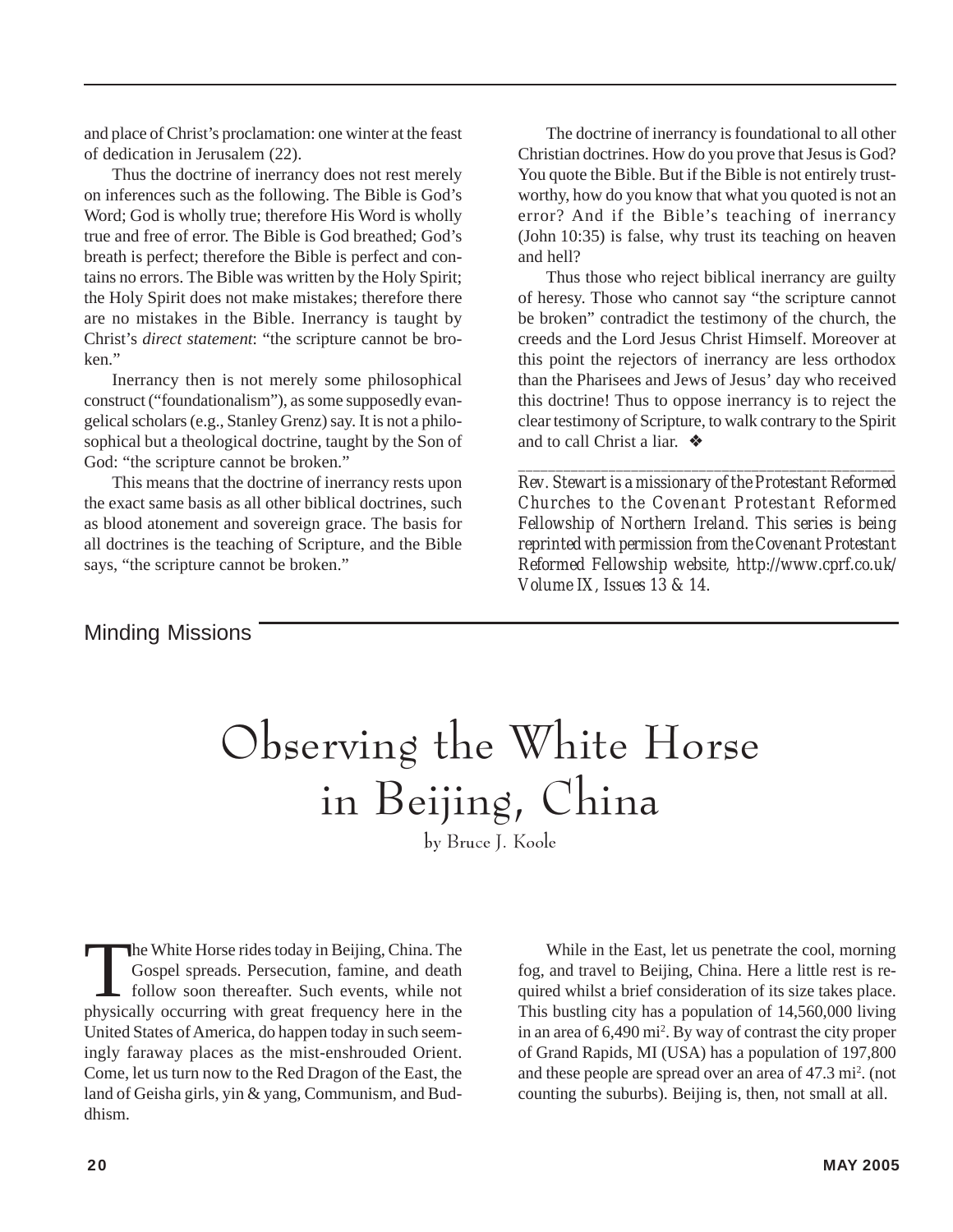But, enough of geography, there are schools for such things. Let us analyze the spiritual nature of affairs in China. In the January 31, 2005 edition of *National Review* Magazine (a semi-monthly), Jason Lee Steorts, a free-lance writer, reports on the persecution currently being experienced by the 80 million Chinese Christians. The four-column article serves to remind the Christian of the blessings he experiences here in the USA.

Steorts begins by meeting two Chinese women, Qiu Yue and Yang Jie, at an unremarkable diner in Beijing. The restaurant was mundane, the names are pseudonyms, and they e-mailed in code: 'B' for Bible and 'C' for Christian for the reason that if careless, both Qiu and Yang could be caught, persecuted, and killed. Turning to their religion, Steorts notes that they are members of house churches, which are Protestant Christian assemblies that have refused to register with the government and join the Communist Party's Umbrella Protestant Organization, the Three-Self Patriotic Movement (TSPM). There is also the Communist Party's Roman Catholic organization, the Patriotic Catholic Organization, which does not recognize the Pope's authority. Who knew the Communists could actually do something right?

Turning to the doctrines of the TSPM, Qiu explains that TSPM denies the Virgin Birth, the Deity of Christ (he had an earthly father), and the Second Coming. TSPM also lionizes Lei Feng, a Chinese peasant made into a national hero by Mao Tse Tung. Lei Feng, a legend now believed to be a lie, did no great deeds by which he was remembered, but taught the people how to be happy with what they had, obey the Communist Party, and let the Central Committee, or better still, Mao himself, do their thinking for them.

Mao is China's equivalent of George Washington, the difference being that from the Glorious Revolution of 1949, the year the Communists took power and swept out Chiang Kai Shek, unto Mao's death, the Chinese Communist Party killed some 30 million citizens. These people, murdered at Mao's behest, were killed for disagreeing with him about political philosophy and religious doctrines. Mao's 'moderate' successor, Deng Xiaoping, murdered a piddling 8–9 million. Mao's gospel is that, like Feng, the Chinese will go to heaven only by serving the government or die.

What does happen to those Chinese Christians who believe in salvation by Christ-crucified alone? The response varies, but finds its best description in Moses' burning bush. The Chinese Christians are injured but not consumed. While Qiu reports that she has witnessed about her beliefs to the public school children that she teaches, she counsels against preaching out loudly in Tiananmen Square. Then, the governmental policy of benign neglect will become a raging inferno of oppression.

However, not all are so physically well off. Yang's house preacher Cai Zhuohua (his real name), his family, and some other printing-press associates were arrested by China's Security Bureau for distributing Bibles and tracts. The government has charged them with being "counter-revolutionaries." Contact with any of them since their arrest is nil.

This persecution is but the tip of the iceberg since the government carries out many more arrests, persecutions, and deaths. Yang's response to the whole oppression is "That we are able to continue under the circumstances shows that God is with us." Qiu adds "At my work, they told me, 'Don't speak about Christian ideas to the students; it will be dangerous.' …But God has given me courage to speak." The other response is that 3–4 new members per week receive the Baptismal Sacrament. Steorts concludes that "Christianity's history demonstrates that it is able to flourish even under the most extreme forms of persecution."

What ought your response to be, in addition to praying for those persecuted? Spread the truth. Help distribute and garner new subscriptions for this magazine and the *Standard Bearer*. Currently the *Beacon Lights* has less than 1000 paid subscribers and it makes for an excellent birthday, graduation, or confession-of-faith gift. The price is very reasonable and the material, timeless. Subscribe also to the *Voice of Martyr's* (VOM) magazine for another at www.persecution.com. It is free and is a 21st Century version of *Foxe's Book of Martyrs*. It is a magazine dedicated to showing the persecution of saints with pictures more than words.

Finally, be aware that the Jesus is coming and rapidly at that. While it is still day let us pray and be earnest in our work, ere night fall… ❖

*\_\_\_\_\_\_\_\_\_\_\_\_\_\_\_\_\_\_\_\_\_\_\_\_\_\_\_\_\_\_\_\_\_\_\_\_\_\_\_\_\_\_\_\_\_\_\_\_\_ Bruce is a member of Faith Protestant Reformed Church in Jenison, Michigan.*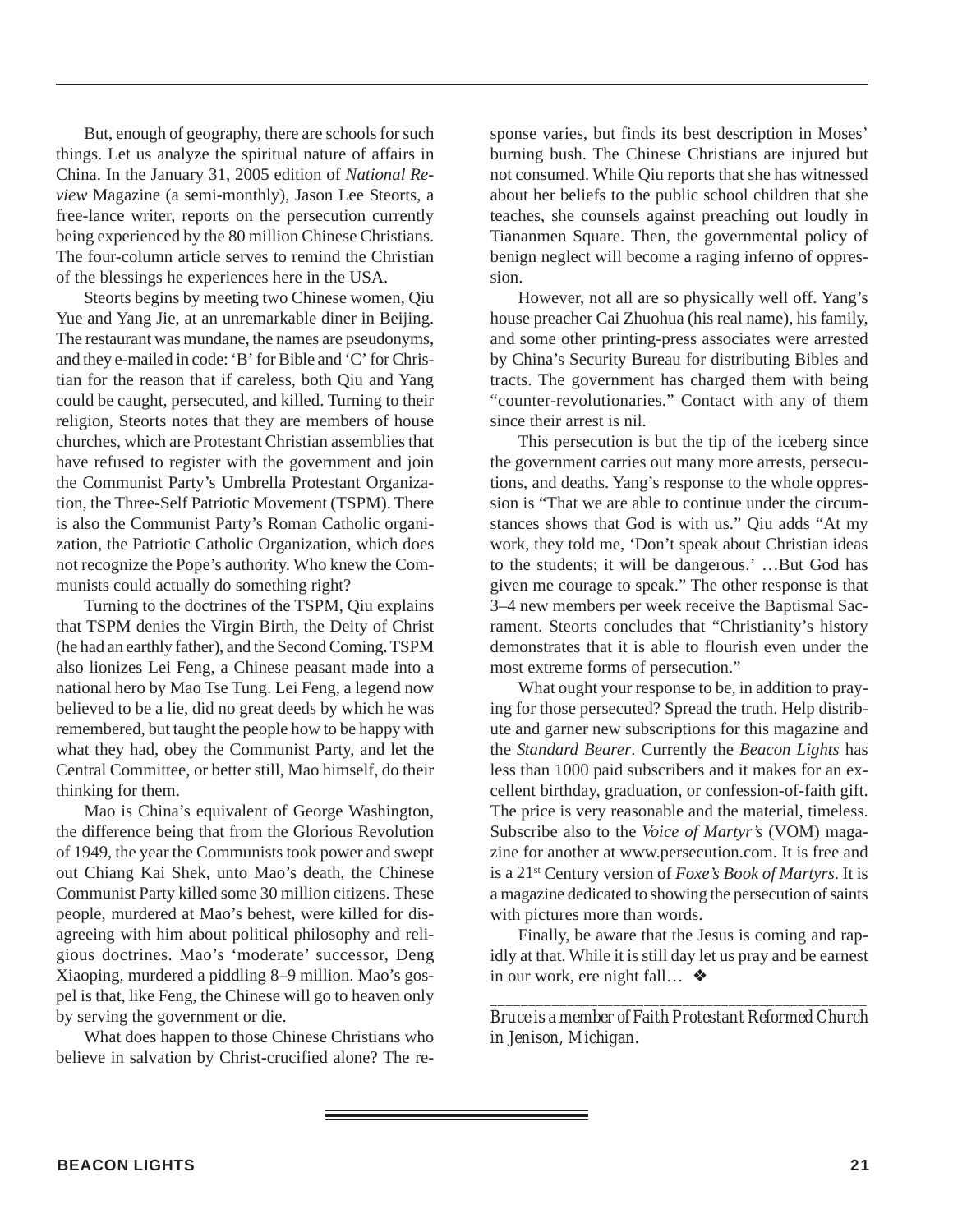# A Day with Dad— Our Eastern Home Missionary

by David Mahtani

It was our first day of spring break wh<br>brother and me up at the crack of day<br>breakfast. Well, what began as break<br>to be a wonderful day with him at work. t was our first day of spring break when Dad got my brother and me up at the crack of dawn to go out for breakfast. Well, what began as breakfast turned out

I trudged my sleep deprived body downstairs at 8:30 a.m. (No, not exactly the crack of dawn, but it seemed like it. It was spring break!) only to see my father typing with rigorous concentration. "Oh, just a few emails," I thought to myself. However, he barely offered me a glance as I stepped in to say good morning. "Must be some *real* important emails," I thought to myself.

After my numerous efforts to wake Jon from his spring hibernation, he too was finally revived. We drove to Toby's Restaurant for our two buck breakfasts while talking about Dad's recent call to Edmonton.

"You know, it's real cold up there," exclaimed the owner of Toby's, "but yeah, that's alright though. There's a Toby's up there. Just make two lefts and a right, and you'll see it." Dad is a frequent customer at Toby's, and it seems like the owner and his wife had already heard the news. On a regular basis, Dad eats breakfast here with one of the men on the steering committee. The wife, who is also the lone waitress, claims to be a Christian but has not visited our mission yet.

After our hearty breakfasts, Dad bargained his way into two free cups of coffee, and then we headed to his office for what was supposed to be "just one hour of work."

Dad didn't turn out to be the most organized person in the world and so required some of our help in his search for some old sermons. He needed one for his trip to Allentown that he was making the next day and twelve for a series on the Reformed Witness Hour. While Dad worked on a speech which he was planning to give in Bethel and prepared for his Bible study for that night, we looked for those sermons.

After the hard copies were discovered, Jon began his search for the sermons on the floppy disks while I sought to write out an explanation that the word "world" in John 3:16 doesn't mean everyone without exception. Dad wanted to see the simple explanation I might come up with because a contact in Allentown wanted the argument recounted to him.

Amidst Jon's groans of frustration resulting from his little success in his search, the phone kept ringing every few minutes. A few calls were from a member of the group who was having some difficulties that needed pastoral attention and prayer. Dad talked to him and his wife for awhile and then offered a visit which was declined. However, after moments of encouragement and advice, Dad hung up seeming assured that things were well.

After Dad described to me an email from a couple who was planning on returning after months of absence from the mission, he got back to his speech and Bible study preparation.

No sooner had he began, however, when a single man who had been coming to the mission semi-regularly walked in. "I was in the area for a job interview and thought I'd just stop by," he replied. Dad could tell that he had something on his mind, and so asked if he wanted to talk. Soon, they had gone on a long walk, leaving Jon and I to man the mission office.

Before their walk, the young man, a teacher, had actually chatted with me while Dad was finishing up another phone call. He lives about an hour away and was looking to move closer to the mission. It turns out that on his walk with Dad, he expressed his desire to become a confessing member at the mission. Starting this coming Sunday, he would be coming to both services and mid-week catechism classes.

Since we were fully engaged in the work we were doing, it was a quarter 'til 3 before we realized. We were interrupted by a phone call from Mom reminding Dad of an appointment that he had at the high school at 3:30. "How about Hunan Palace for lunch, boys, as a reward for all your hard work?!" Dad exclaimed.

So, at 3:00, the three of us headed to the Chinese restaurant down the street for chicken, soup, rice, and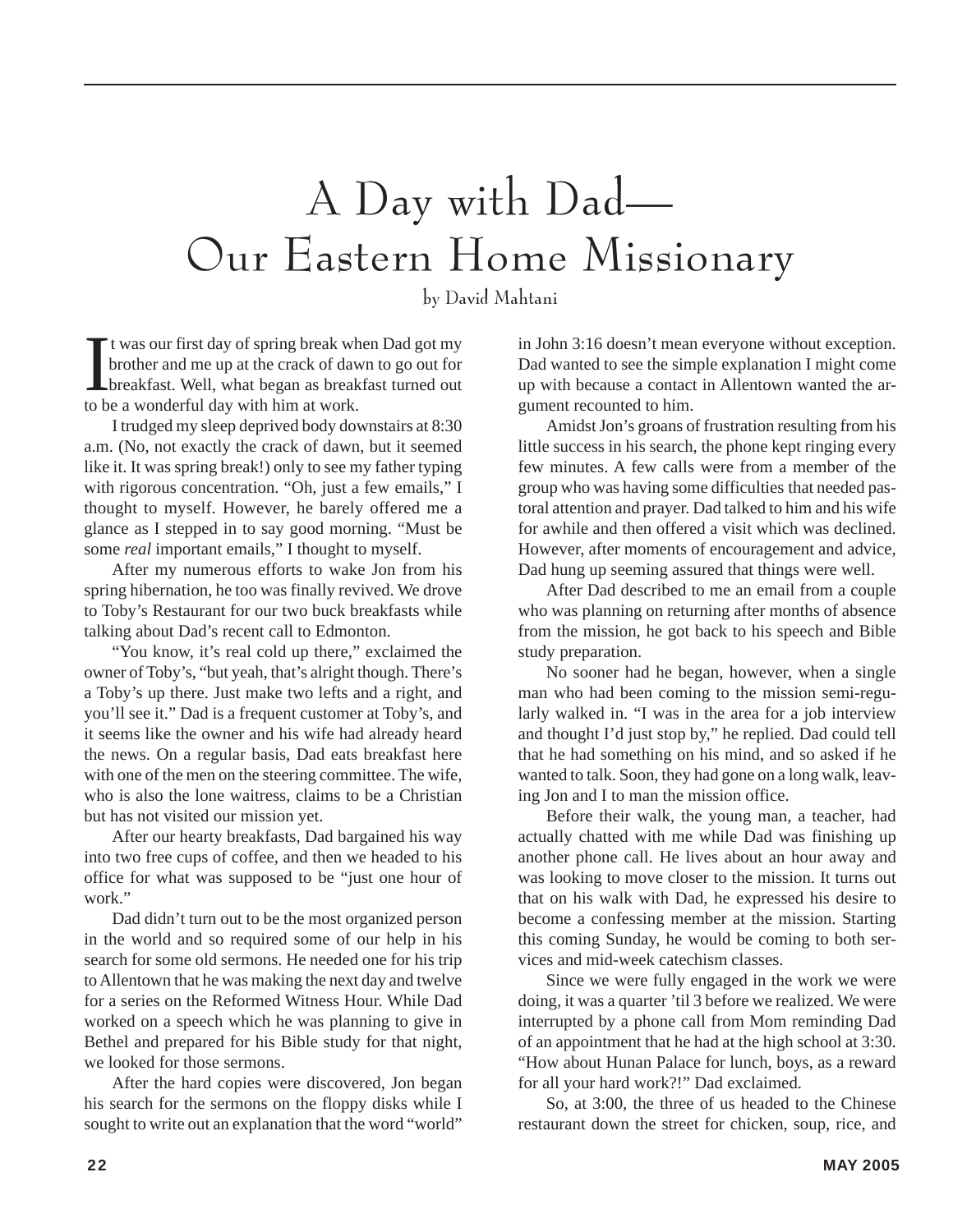squid. Of course, Dad knows the owner and waitress at that restaurant too, and so they served the food with gusto. As usual, my dad shoveled his food down with gusto as well. "When are you gonna come hear me preach again?" my dad usually asks between bites. The waitress serving us actually has visited the mission a couple times and does go to Ladies Fellowship.

During lunch, we conversed about the mission, all we did that day, and how we could use more members at the mission to help in the work. "If just one family from Michigan would move down, they could help in so many ways," I remarked. My father didn't have much to say about that comment. All I got was a sincere nod accompanied with the raising of his eyebrows. And I don't think it was because his mouth was full of delicious substance.

After his quick lunch, my dad rushed off to his 3:30 appointment, and that's the last I saw of him until dinner that night. Before he left, however, he made sure the bill was right—accurate and with his usual 10 percent discount! Don't ask me—I don't know how he does it.

Early the next morning, Dad left for Allentown. Jon dropped him off at the airport, and Titus, my youngest brother, went along as well because it was his birthday. Somehow, my dad was able to get a free sandwich at a restaurant there because it was Titus' birthday.

Somehow, my dad and Jon also managed to strike up a conversation with a lady at the information booth about marriage and divorce. She was complaining about the divorce rate and recommending that Jon not get married until he was at least 25. This gave Dad a chance to enlighten her on the scriptural truths about marriage. She was grateful, accepted Dad's business card, and gave Titus a free coloring book. I don't know how Dad does it, but I earnestly pray that I, as well as many others in our denomination, may grow more and more missionminded. ❖

*David is a member of Southwest Protestant Reformed Church in Grand Rapids, Michigan and attends the Pittsburgh, Pennsylvania Mission where his father labors as a home missionary of the Protestant Reformed Churches.*

*\_\_\_\_\_\_\_\_\_\_\_\_\_\_\_\_\_\_\_\_\_\_\_\_\_\_\_\_\_\_\_\_\_\_\_\_\_\_\_\_\_\_\_\_\_\_\_\_\_\_\_\_\_*

Memoir of Rev. C. Hanko

### Rev. C. Hanko

edited by Karen Van Baren

Editor's note: *Since his retirement, Rev. Hanko wrote about his life and work in various unpublished documents. These include one on his mother, some on his own life, and some on the history of the PRC as seen through the eyes of this charter member of the denomination. With my grandfather's permission, I have attempted to merge all these documents into one. At times this required footnotes, background material, and transitions. However, most of the words in this and subsequent articles are his own.*

*Rev. Hanko begins his story with his own birth in Grand Rapids, Michigan in 1907. He then takes us back to the Netherlands as he explains the circumstances in which his parents, Herman Hanko and Jantje Burmania, were born and raised. The Netherlands that his parents*

*knew was one in which the State Church held sway religiously and class divisions governed social life. His narrative continues with his parents' separate immigrations to this country, their meeting and subsequent marriage. The childhood of which he tells in Michigan must be understood in the context of turn of the century America, where the common American did not yet enjoy the luxuries of electricity, modern sewer and water, and automobiles. Life for these immigrant families was often hard; still it was a step up from the grinding poverty they had suffered in The Netherlands. Their need for community was satisfied by life in the closely-knit Dutch enclaves of Grand Rapids, most of whose members worshipped in the Christian Reformed Church. And so, his tale begins.*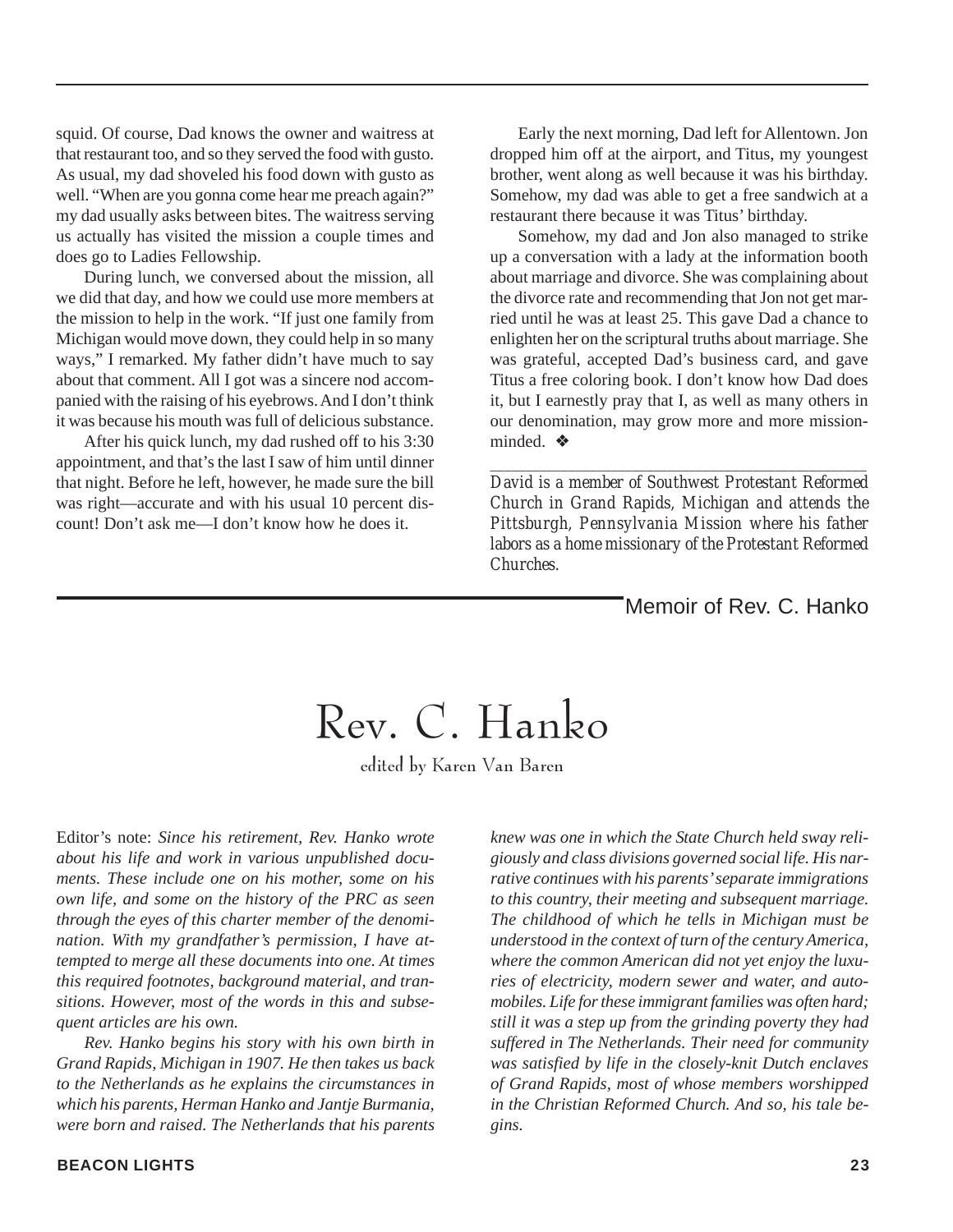### Chapter 1 Herman and Jantje

It seems to me that my earliest recol<br>small, dark bedroom with a bed in<br>shades were drawn, but the afterner<br>through the pin-holes in the green shade. t seems to me that my earliest recollection is of a small, dark bedroom with a bed in a corner. The shades were drawn, but the afternoon sun shone

As I sit here probing into the past, it seems like a long time ago that this happened. They tell me that I was born on Pentecost Sunday, May 19, 1907, soon after my dad returned from the morning service at Eastern Avenue Christian Reformed Church in Grand Rapids, MI. And I have no reason to doubt it.

 To provide a little context for the story, let me go back a couple of generations. Friedriech Wilhelm Hanko, my grandfather, was born in Prussia, married there and later moved to 't Zandt, Groningen, the Netherlands. Friedriech was a tinsmith by trade. My father told me that Grandpa had made the silver candlestick that stood in the Roman Catholic Church in Stadt Groningen.

Grandpa raised his family in the Hervormde Kerk (the State Church) in the Netherlands. From every impression we received, the family did go to church, but were not very spiritual. Herman Hanko, my father, was born into the family on August 4, 1861. Grandpa was of the better class, since he had a business of his own, and was insistent that my father should learn a trade, namely painting and decorating, but did not seem overly concerned about the spiritual welfare of his family. Having been away from home and in the service, my father had not had much opportunity to grow spiritually. This may explain why he was accustomed to using vulgar language. This language was a great offence to his second wife, my mother, and he gradually learned to avoid it.

At age 27, my father married Jeltje Schriemer. They were blessed with the birth of two girls before they immigrated to America.

My mother was born on November 22, 1872 near Harlingen, Friesland, to a poor farm hand, Cornelis Burmania. She and her three sisters were very young when their mother died of tuberculosis. Cornelis married again and had five more children with his second wife.

As the family increased the food became scarcer. My mother spoke of getting a piece of rye bread for supper with a small piece of pork. The girls would push the pork to the end of the slice, so that the last bite would taste the best. Then they were sent to bed, holding their stomachs so that the hunger pangs would not keep them awake.

Mother's family belonged to the Afscheiding, the Secession of 1834, which was led by Hendrik De Cock. As poor as they were, her father sent the children to the Christian school. Mother told how they passed the public school on the way to their own school and were mocked as "fijner" (pure ones) or "doe akelige Cockseanen" (you hateful followers of De Cock.)1

But when mother turned eleven, her father could no longer support her, so she was taken from school and put to work. She found a job in Leeuwaarden with a rich family. If I am not mistaken, he was the mayor of the town. The mayor lived in a large three-story house. The water for washing, cooking, baking and baths had to be drawn from the canal. Mother ruined her back by hauling water all the way to the third floor, and suffered as a hunch back for the rest of her life.

Her uncle, Doeke Bouma, showed deep concern for her spiritual welfare and often visited her. When he came to see her she was told by her employer that she could visit with him, but had to keep on ironing. On Sunday she prepared the whole family for church. They then stepped into the coach while she hurried to get dressed and run to church. They sat in the rented seats. She often had to stand throughout the service.

At first my mother worked only for room and board, but as she grew older she received wages which she frugally saved for the day when she could get away to America.

At about the age of twenty she did manage to get to America even though it meant that she had to travel third class in the bottom of the ship. When they arrived at the port of Hoboken, New Jersey she had to be deloused along with the others. She never cared to go back to the Netherlands, not even for a visit, for as she said, "I never experienced anything there but poverty."

She stayed first at her sister Lizzie Goeman, who lived in a house along Chicago Drive, between Zeeland and Hudsonville in Michigan near 62nd street. She quickly began looking for work. She needed to support herself,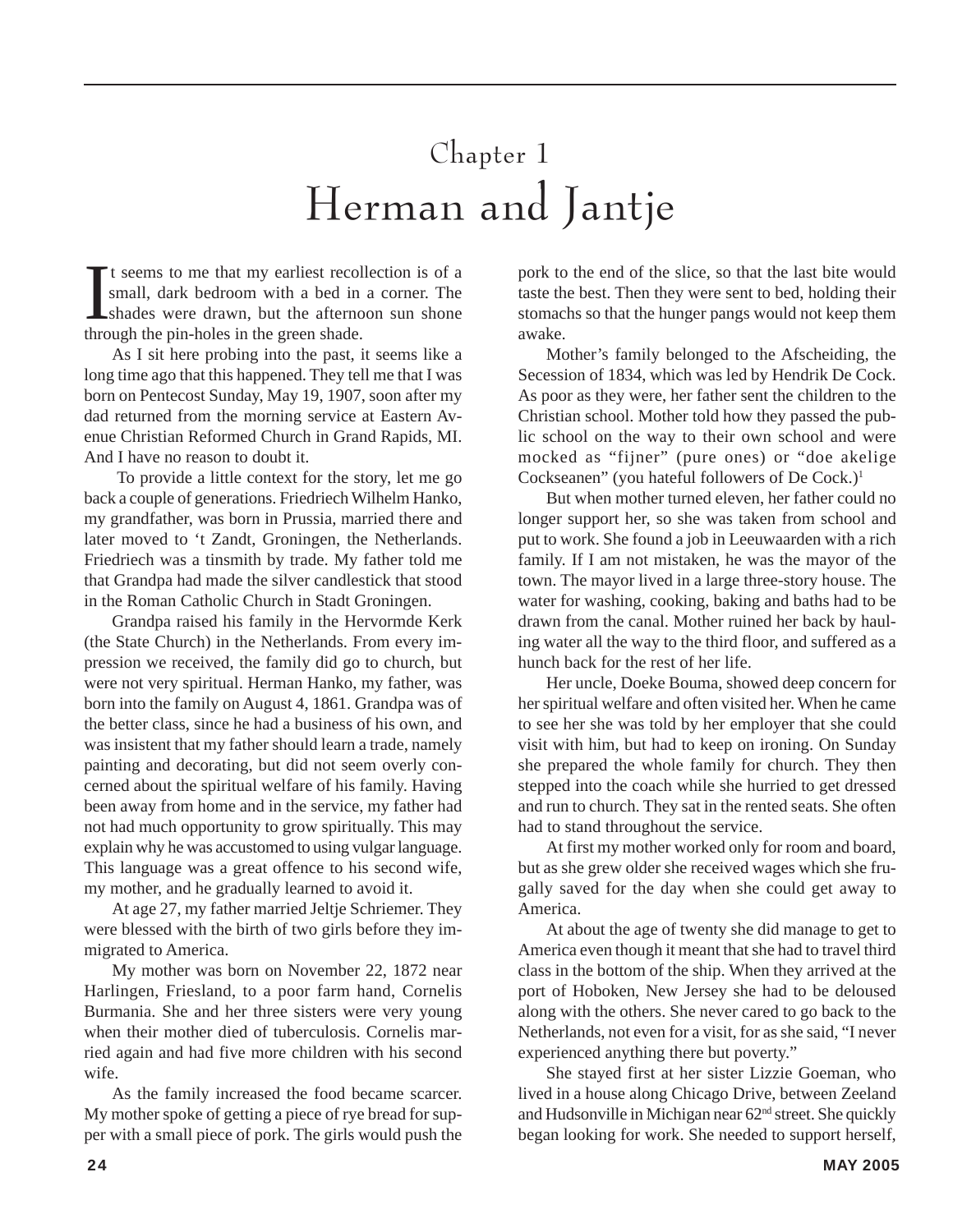but also wanted to save money so that she could get her parents and her other full sister to move to America.

Here we see the amazing hand of providence. My father, who as I mentioned had moved to America with his wife and daughters, had then settled in Grand Rapids to set up his painting and decorating business. The Hankos had not been in this country for long when Jeltje died, shortly after the birth of their third daughter. Father needed someone to take care of the house and children, so he hired Jantje, my mother, as a housekeeper.

Jantje soon became attached to the three Hanko girls, Jennie, Maggie and Henrietta so that after a year or two, and at least one rejection, Herman convinced her to marry him. Rev. Svensma, minister in Eastern Ave. Christian Reformed Church, married them. Being a Friesian himself, he told my mother that in her case it was too bad that she had to give up her maiden name to take on a German name!<sup>2</sup>

Fred, Sena, Lucy, Corrie and I were born to this union within the next nine years. Meanwhile, the Cleveland Panic had struck.<sup>3</sup> My parents lost their home and were forced to move elsewhere. Because of bad economic times and the lapse in the home decorating business, Father had to work at cutting ice on Reed's Lake, near present day Calvin College, for a dollar per day. This ice was then stored in shacks to be sold for use in the preservation of food. Mother took in weekly washings to supplement the family's income.

It was not strange for us to have outsiders in the home with us. My Dad often referred to our home as always having the welcome sign out. In fact, a young man stayed with us for a number of years prior to and after I was born. He was a gloomy fellow whose gloom deepened whenever he failed at business or love. Eventually, he did marry and move out of our home. Another regular visitor was my aunt Lucy who had eleven operations and each time recuperated in our home.

In her younger days, my mother was also neighborhood midwife. She was called on from time to time to deliver a baby, for which she received little more recompense than a thank-you. She sometimes jokingly referred to a ten cent set of salt and pepper shakers for which she had worked all night.

An expectant mother, for whom my mother acted as midwife, died soon after her baby was born. On her deathbed she asked my mother to take the baby, since she wanted it to have a good home. My mother consented, although she already had seven children to raise. After about six months, long enough to become strongly attached to the child, some relative came and demanded

the baby on the basis that they had more right to it than my mother had. Since no adoption proceedings had begun, my mother could only turn over the child.

Mother was also known for ability to make coffee in large quantities. In those days coffee was made in a wash boiler. To make the grounds settle to the bottom a dozen eggs were added. At society banquets, or even at neighborhood weddings, my mother was asked to make the coffee. We sometimes received a free invitation to the wedding because of my mother's ability to make good coffee.

My father was quick-tempered and often impatient. I actually did not learn to know my father well until I was old enough to paint with him in the summer. Then I was sorry that I had not learned before to know his inner kindly nature, his understanding, and also his generosity. The latter went far beyond my mother's who always feared the wolf of poverty at the door.

And so the family lived happily together. Especially Mother strongly exerted a spiritual influence. She knew how to comfort in times of distress, but she also knew how to admonish in no uncertain terms. She was very matter-of-fact, very down to earth. Her stern disapproval of all that was wrong, her quiet admonitions, and above all her exemplary walk of life could not pass unnoticed. One sees that marvelous work of God in gathering His church in the line of continued generations. As a parent works out his or her salvation with fear and trembling a mark is left upon each child either as a blessing or a condemnation, but a mark that is never entirely erased.

 A mother who was given only the most basic of educations can nevertheless be used by God to gather, defend and preserve his church from generation to generation even as the promise came to Abraham.

A mother has not lived in vain when in the great day of days she can say, "See us, Lord, and the children thou hast given us, for we are Thine." ❖

#### **Footnotes**

<sup>1</sup> These schools were not the same as our public schools. They were actually supported by the government but operated by the State Church.

2 Burmania was a noble Dutch and Friesian name going back beyond the Reformation.

<sup>3</sup> The Cleveland Panic (1893-1897) is so named because Grover Cleveland was president when a recession hit as a result of the country going off the gold standard.

*Karen is a member of Protestant Reformed Church in South Holland, Illinois, and a granddaughter of Rev. C. Hanko.*

*\_\_\_\_\_\_\_\_\_\_\_\_\_\_\_\_\_\_\_\_\_\_\_\_\_\_\_\_\_\_\_\_\_\_\_\_\_\_\_\_\_\_\_\_\_\_\_\_\_\_*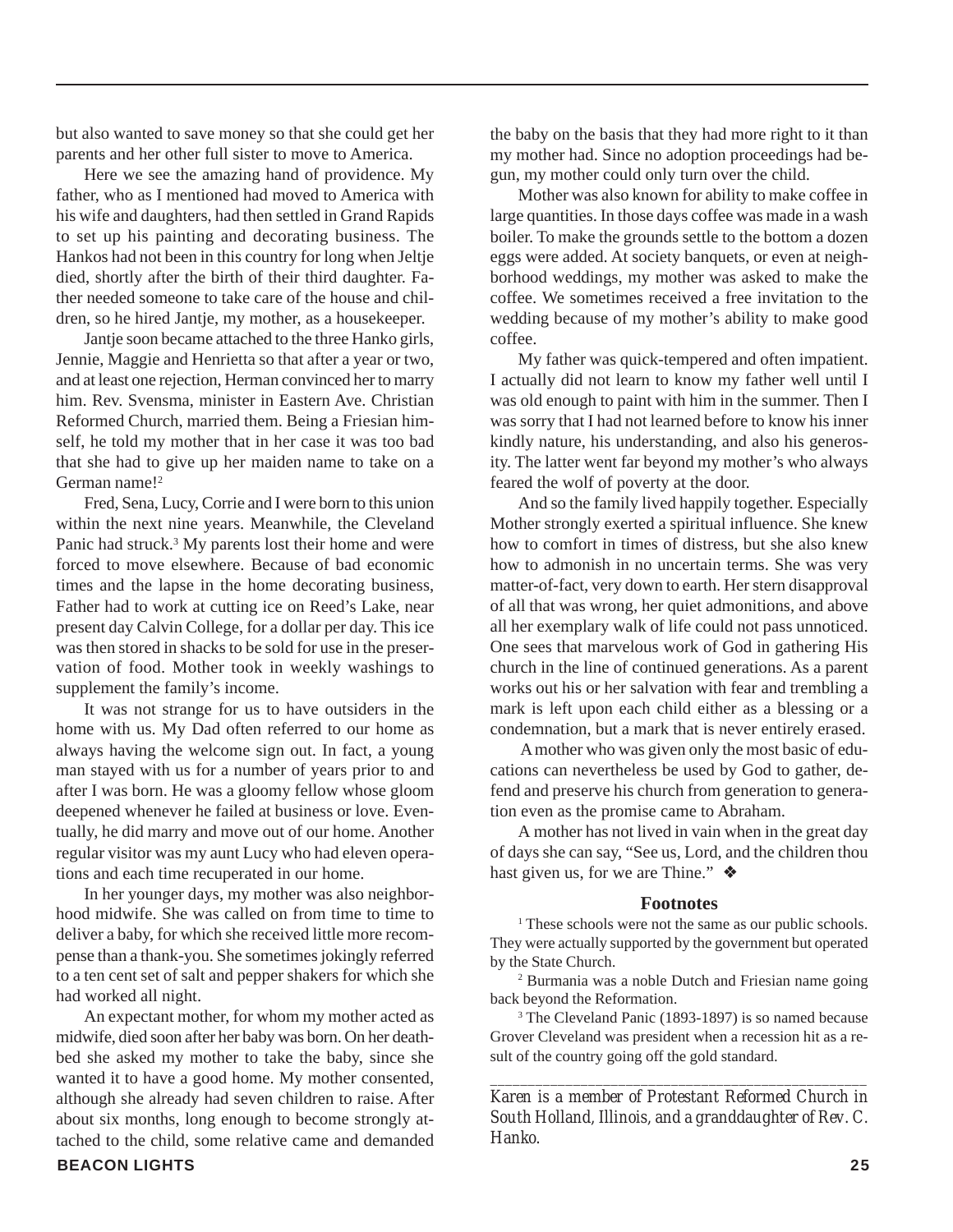The Reader Asks

solon by a question that<br>that been on your mind?<br>Something that came up at<br>school or during a discussion with has been on your mind? Something that came up at school or during a discussion with friends or co-workers? You can be sure that there are many more people reading these words who have had the same question and are looking for answers just like you. Rev. Laning of Hope Protestant Reformed Church in Grand Rapids, Michigan is waiting to answer them. Don't worry, if you would rather your name was not

published with your question, we will honor your request. We do, however, ask that your name and either your home or email address be included so that Rev. Laning can respond privately if need be.

Please send your question to:

Rev. James Laning 1550 Ferndale S.W. Walker, MI 49544 E-mail: jlaning@msn.com

Church News

#### BAPTISMS

"For the promise is unto you and your children, and to all that are afar off, even as many as the Lord our God shall call." Acts 2:39

The sacrament of Holy Baptism was administered to: Paige Rene , daughter of Mr. & Mrs. Jason Taylor—

Byron Center, MI Eli John, son of Mr. & Mrs. Grant Klein—Doon, IA

Caleb Jonathan, son of Mr. & Mrs. Jonathan Kamps—

Hope, MI Mason James, son of Mr. & Mrs. Joseph Schimmel—

Hope, MI Taya Etta, daughter of Mr. & Mrs. Thom Moore— Loveland, CO

- Tanner Fritz, son of Mr. & Mrs. Mark Moore—Lynden, CO
- Kayla Sue, daughter of Mr. & Mrs. Mark Kuiper— Southwest, MI
- Brieanna Marie, daughter of Mr. & Mrs. Jayson Alsum— Trinity, MI
- Jonathan Isaac, son of Mr. & Mrs. Craig Kuiper—Trinity, MI

#### CONFESSIONS OF FAITH

"Train up a child in the way he should go: and when he is old, he will not depart from it." Proverbs 22:6 Public confession of faith in our Lord Jesus Christ was made by: Lai Yin Wong—Byron Center, MI Michael VanDyke—Faith, MI Amy Kaptein—Faith, MI Derek & Anna VanDenTop—Hull, IA

#### **MARRIAGES**

"For this God is our God for ever and ever: he will be our guide even unto death." Psalm 48:14 United in the bond of Holy Matrimony were: Mr. Nathan Gallagher and Miss Charlene Wierenga— Lacombe, Canada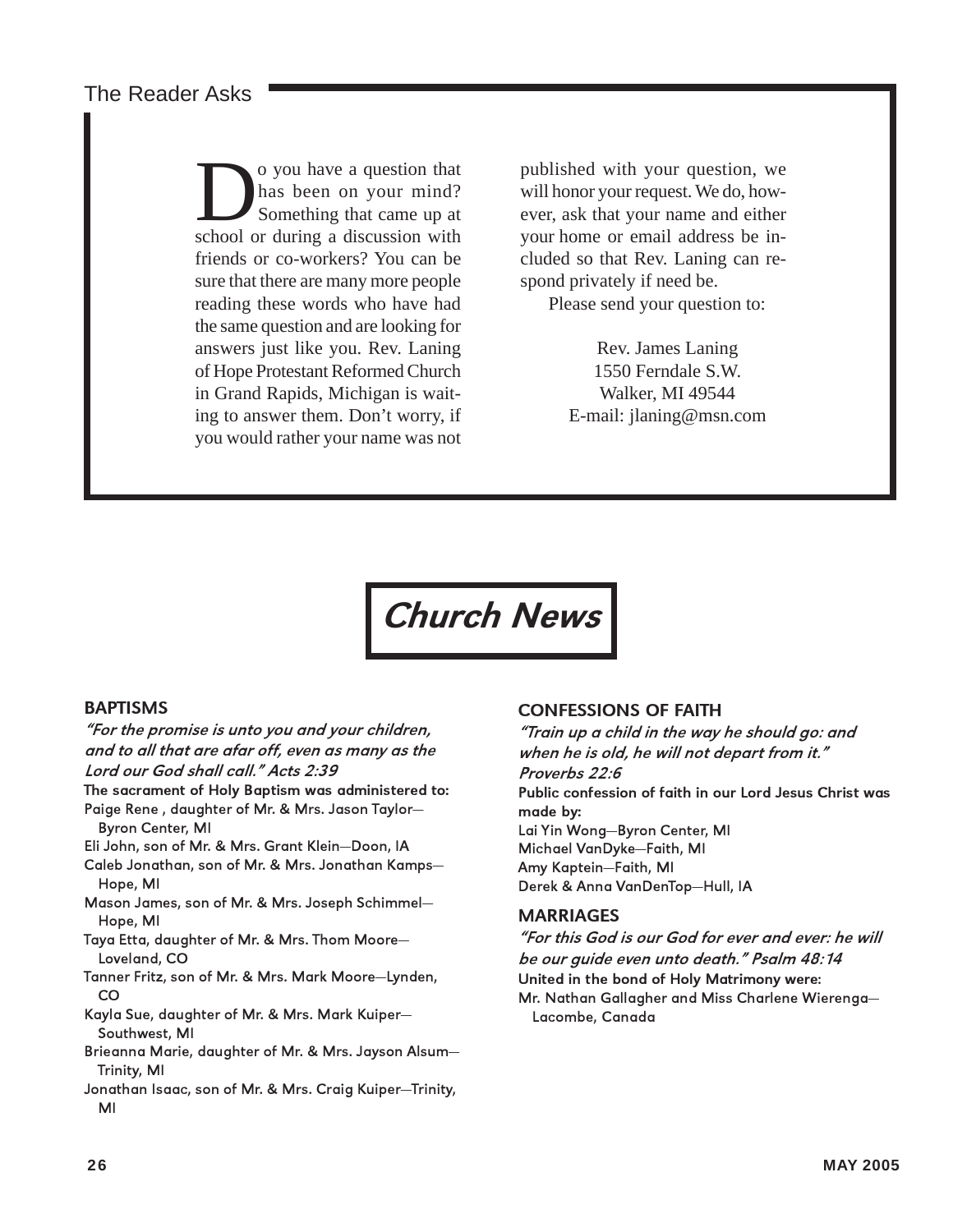#### Kids' Page

### The Ploughboy (3)

The church, the pope, the cardinals, the bishops, the king of England—they all wanted one man. They wanted him stopped and they wanted him dead.

Bibles and more Bibles were pouring into the hands of Englishmen. For centuries Rome had conducted her services in Latin—a language the people did not understand. Many priests understood it no better. But no matter—the more who were ignorant, the better. Steeped in Rome's superstitions and lies, the people paid dearly to rescue themselves and their loved ones from hellfire. That's all they knew. But now the people were beginning to read and study the Scriptures in their own tongue. Now they could see that salvation was not in works or in paying money to the church—it was in Jesus Christ alone. When they saw this, the money stopped. And Rome was furious.

But the man who dared to translate the Scriptures into English was very, very hard to find. God had gifted him with extraordinary abilities in language to be able to translate the Bible so well and so quickly. Indeed, he had little time before he might be caught. He knew how to work and to hide.

Born in England around 1494, he finished school at Cambridge where a Greek translation of the New Testa-

# "LITTLE LIGHTS"

. . . let it shine !

by Connie Meyer

ment was available for study, and where the teachings of Martin Luther could be discussed. He liked the ideas of Luther, but he followed no one man—he followed only where the Scriptures led him.

He stayed in a manor where he preached in its small chapel. He was a very serious, studious, well-mannered young man. The lord and lady of the manor were very thoughtful as well. They invited many rich and influential traveling clergy to dine and discuss the issues of the day. It was at one of these dinners that the way the Scriptures were leading their young preacher was made known. In a heated debate, one of the visiting guests exclaimed that people would be better off with the pope's laws than with God's. Such a statement demanded a response, for indeed, this was the view of the whole Church of Rome: man's word was more important than God's.

Though low in station and office, the answer came from the young priest's heart: "I defy the pope and all his laws; if God spare my life, ere many years I will cause a boy that driveth a plough shall know more

of the Scripture than thou dost."

That man was William Tyndale… ❖

**Who was wiser than his enemies, had more under-standing than all his teachers, and understood more than the ancients—and why was this so? Read Psalm 119:97-104 for the answer!**

*Connie is the mother of 5 children and a member of Hope Protestant Reformed Church in Grand Rapids, Michigan.*

*\_\_\_\_\_\_\_\_\_\_\_\_\_\_\_\_\_\_\_\_\_\_\_\_\_\_\_\_\_\_\_\_\_\_\_\_\_\_\_\_\_\_\_\_\_\_\_\_*



**BEACON LIGHTS 27**